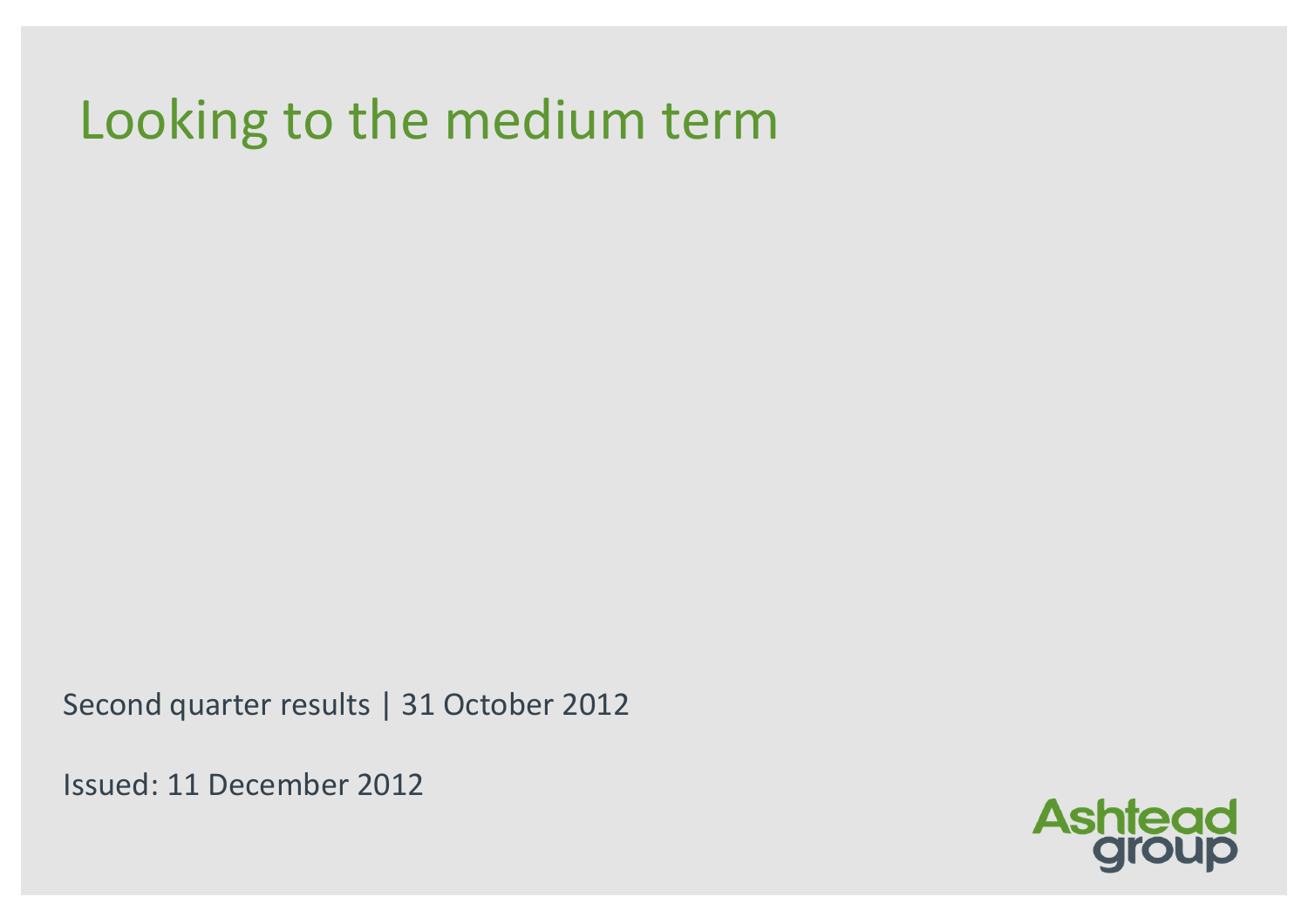# Legal notice

This presentation has been prepared to inform investors and prospective investors in the secondary markets about the Group and does not constitute an offer of securities or otherwise constitute an invitation or inducement to any person to underwrite, subscribe for or otherwise acquire securities in Ashtead Group plc or any of its subsidiary companies.

The presentation contains forward looking statements which are necessarily subject to risks and uncertainties because they relate to future events. Our business and operations are subject to <sup>a</sup> variety of risks and uncertainties, many of which are beyond our control and, consequently, actual results may differ materially from those projected by any forward looking statements.

Some of the factors which may adversely impact some of these forward looking statements are discussed in the Principal Risks and Uncertainties section on pages 18–19 of the Group's Annual Report and Accounts for the year ended 30 April 2012 and in the unaudited results for the second quarter ended 31 October 2012 under "Current trading and outlook" and "Principal risks and uncertainties". Both these reports may be viewed on the Group's website at **www.ashtead‐group.com**

This presentation contains supplemental non‐GAAP financial and operating information which the Group believes provides valuable insight into the performance of the business. Whilst this information is considered as important, it should be viewed as supplemental to the Group's financial results prepared in accordance with International Financial Reporting Standards and not as <sup>a</sup> substitute for them.

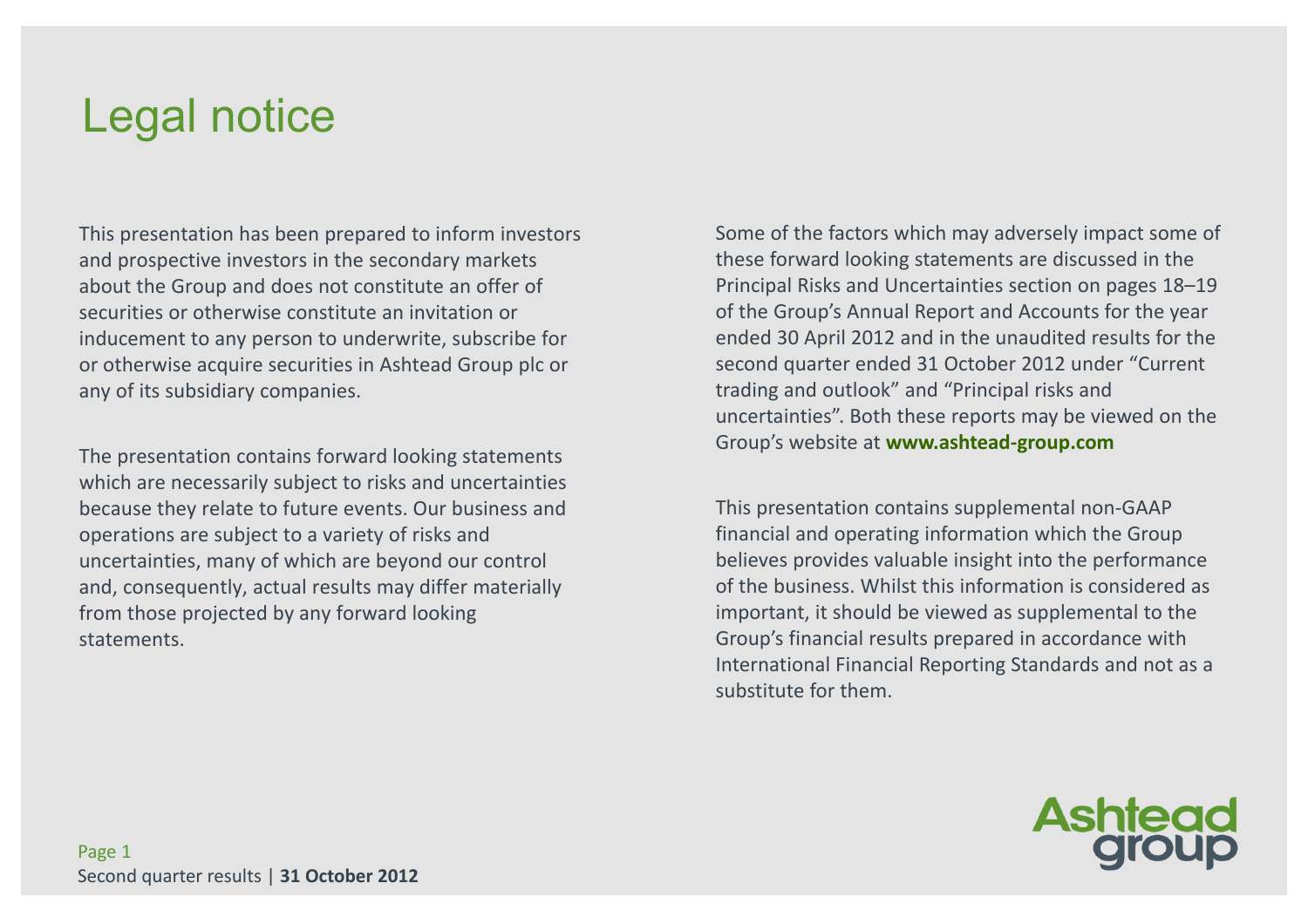#### **Overview**

- $\bullet$ Revenue growth of 17%
- $\bullet$ Record H1 pre-tax profit of £141m (2011: £84m)
- $\bullet$ Group EBITDA margin rises to 41% (2011: 36%)
- $\bullet$ • Interim dividend raised 50% to 1.5p per share (2011: 1.0p)
- $\bullet$ Acquired JMR Industries, <sup>a</sup> business serving the oil and gas industry
- $\bullet$ Board now anticipates full year profit ahead of its earlier expectations

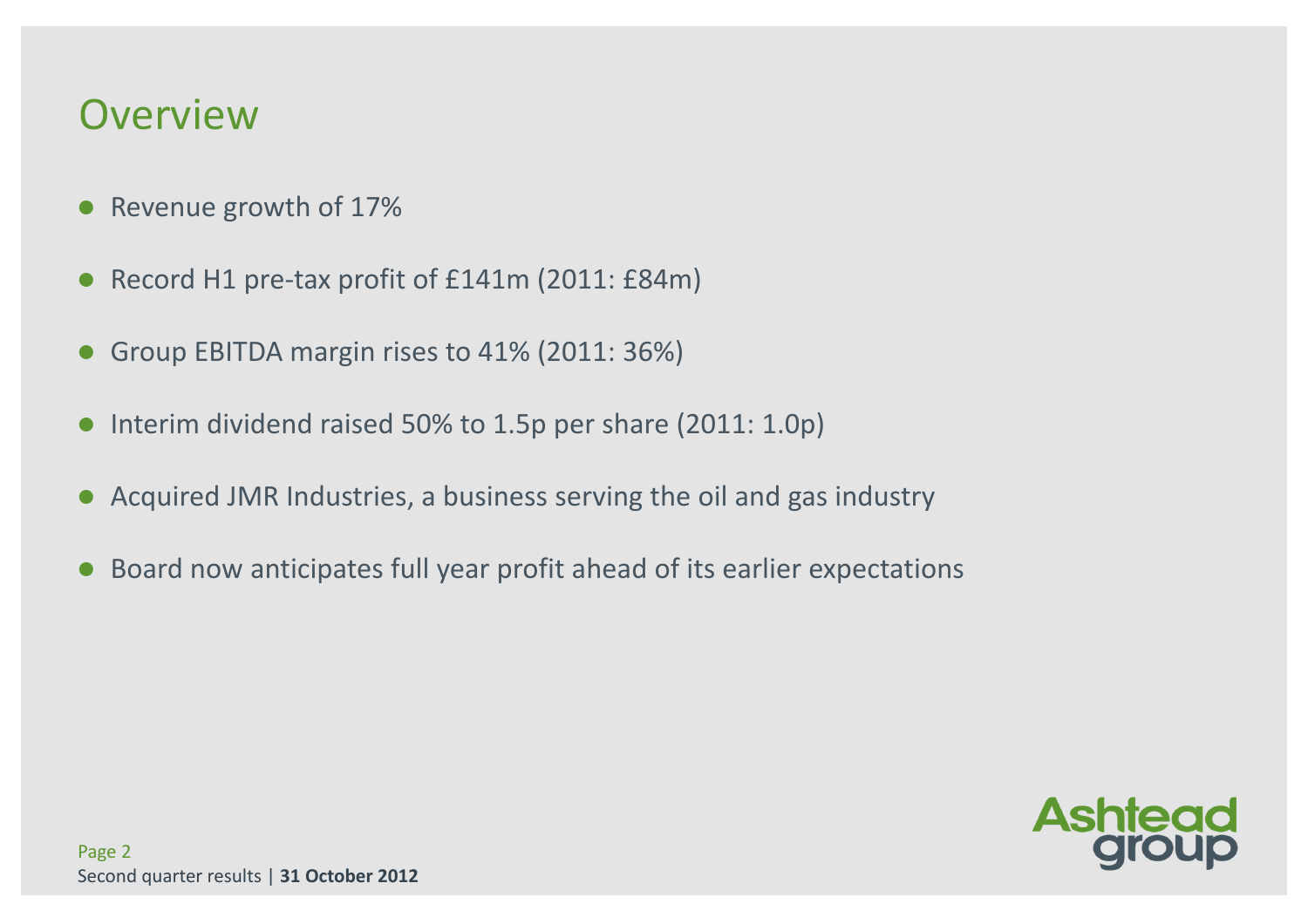# **Suzanne Wood Finance director**

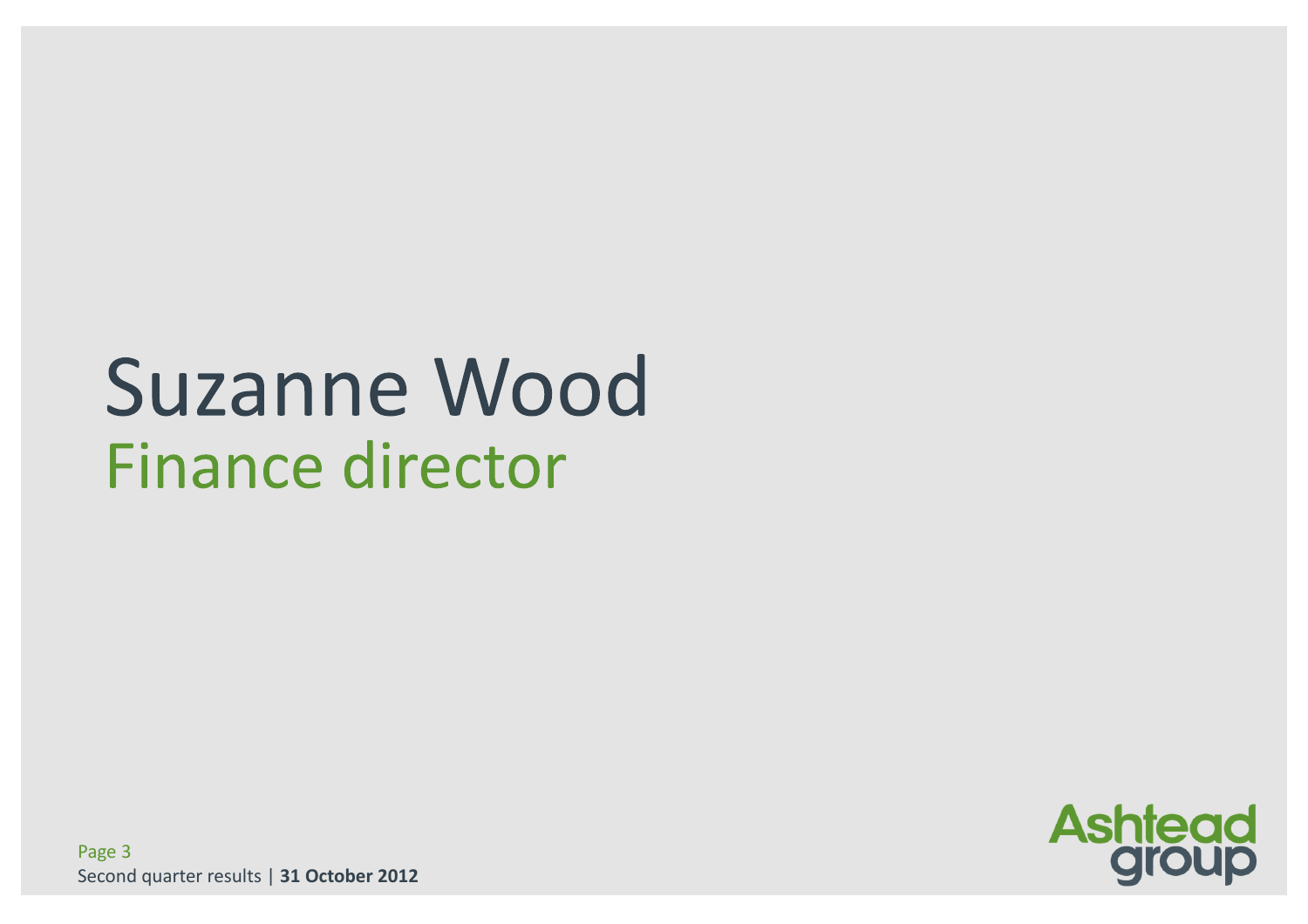#### Q2 Group revenue and profit

|                                           | Q <sub>2</sub> |       |                     |  |  |
|-------------------------------------------|----------------|-------|---------------------|--|--|
| (fm)                                      | 2012           | 2011  | Change <sup>1</sup> |  |  |
| <b>Revenue</b>                            | 356            | 307   | 16%                 |  |  |
| - of which rental                         | 316            | 273   | 15%                 |  |  |
| <b>Operating costs</b>                    | (209)          | (194) | 8%                  |  |  |
| <b>EBITDA</b>                             | 147            | 113   | 29%                 |  |  |
| Depreciation                              | (57)           | (50)  | 15%                 |  |  |
| <b>Operating profit</b>                   | 90             | 63    | 41%                 |  |  |
| Net interest                              | (11)           | (12)  | $-20%$              |  |  |
| <b>Profit before tax and amortisation</b> | 79             | 51    | 56%                 |  |  |
| Earnings per share (p)                    | 10.0           | 6.4   | 53%                 |  |  |
| <b>Margins</b>                            |                |       |                     |  |  |
| - EBITDA                                  | 41%            | 37%   |                     |  |  |
| - Operating profit                        | 25%            | 21%   |                     |  |  |

*1 At constant exchange rates*

 $^2$  The results in the table above are the Group's underlying results and are stated before exceptionals, intangible amortisation and fair value remeasurements

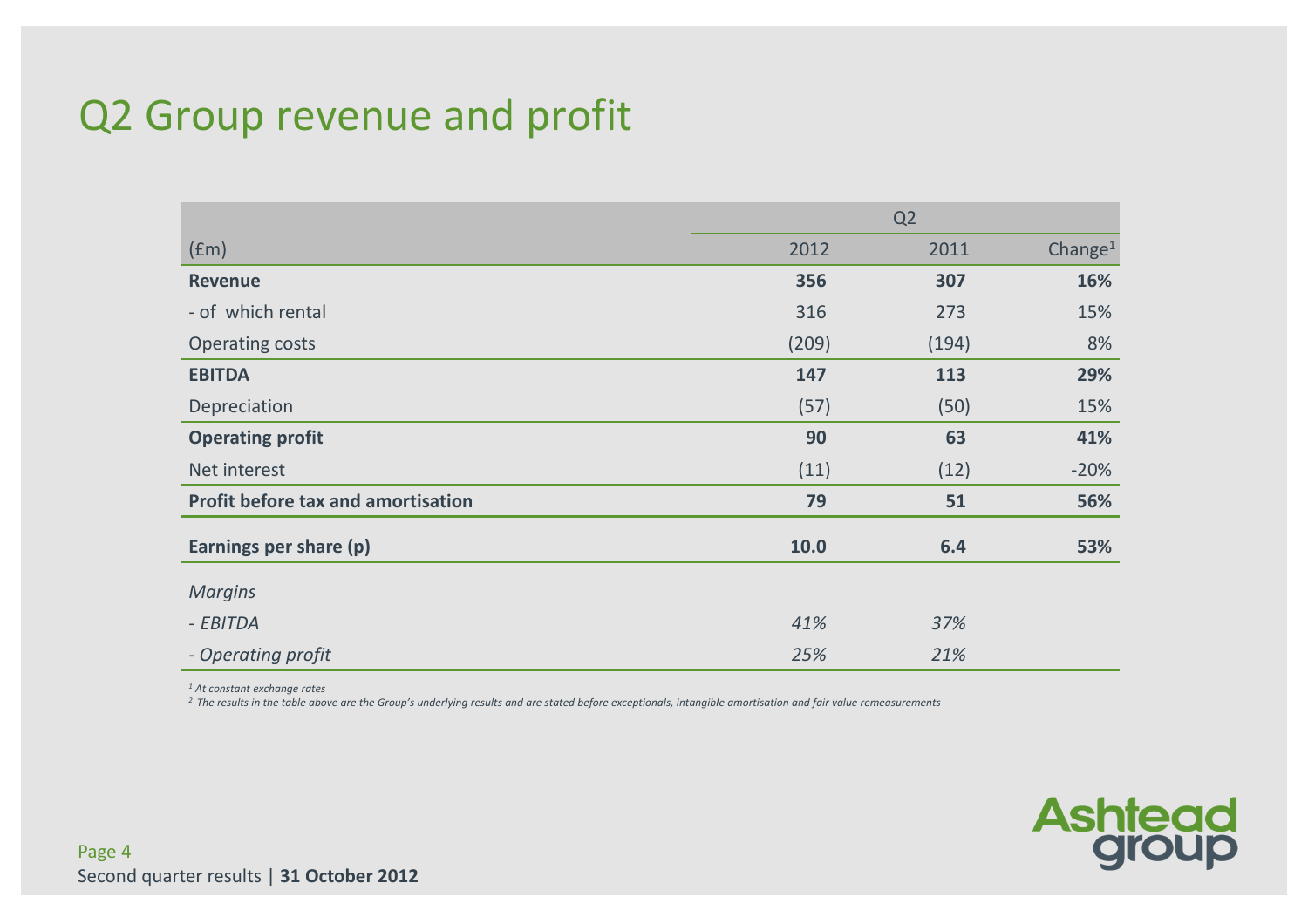#### H1 Group revenue and profit

|                                           | H1    |            |                     |  |  |
|-------------------------------------------|-------|------------|---------------------|--|--|
| (fm)                                      | 2012  | 2011       | Change <sup>1</sup> |  |  |
| <b>Revenue</b>                            | 681   | 575        | 17%                 |  |  |
| - of which rental                         | 605   | 517        | 15%                 |  |  |
| <b>Operating costs</b>                    | (405) | (368)      | 8%                  |  |  |
| <b>EBITDA</b>                             | 276   | 207        | 31%                 |  |  |
| Depreciation                              | (113) | (97)       | 14%                 |  |  |
| <b>Operating profit</b>                   | 163   | <b>110</b> | 47%                 |  |  |
| Net interest                              | (22)  | (26)       | $-11%$              |  |  |
| <b>Profit before tax and amortisation</b> | 141   | 84         | 64%                 |  |  |
| Earnings per share (p)                    | 17.7  | 10.7       | 62%                 |  |  |
| <b>Margins</b>                            |       |            |                     |  |  |
| - EBITDA                                  | 41%   | 36%        |                     |  |  |
| - Operating profit                        | 24%   | 19%        |                     |  |  |

*1 At constant exchange rates*

 $^2$  The results in the table above are the Group's underlying results and are stated before exceptionals, intangible amortisation and fair value remeasurements

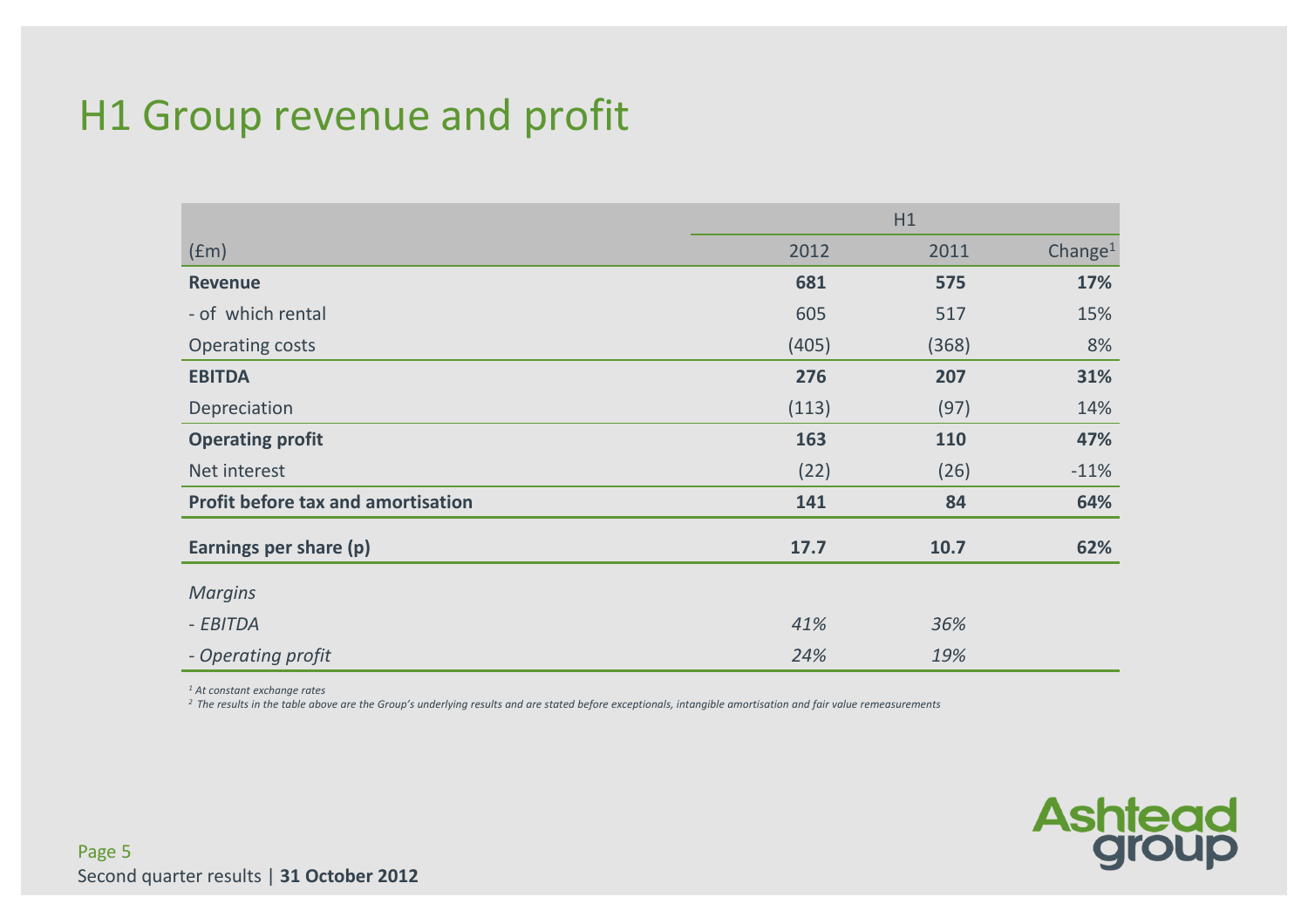## H1 divisional results – Sunbelt



|                     | Revenue bridge |       |  |
|---------------------|----------------|-------|--|
|                     | Change         | (\$m) |  |
| 2011 rental revenue |                | 694   |  |
| Change - Volume     | $+10%$         | 79    |  |
| – Yield             | $+5%$          | 38    |  |
| 2012 rental revenue |                | 811   |  |
| Sales revenue       |                | 102   |  |
| 2012 total revenue  |                | 913   |  |

|                                            | <b>EBITDA</b> bridge |       |  |
|--------------------------------------------|----------------------|-------|--|
|                                            | Change               | (\$m) |  |
| 2011 EBITDA                                |                      | 296   |  |
| Rental revenue increase                    | $+17%$               | 117   |  |
| Operating cost increase                    | $+6%$                | (24)  |  |
| Increase in profit on sale of fixed assets |                      | 6     |  |
| 2012 EBITDA                                |                      | 395   |  |

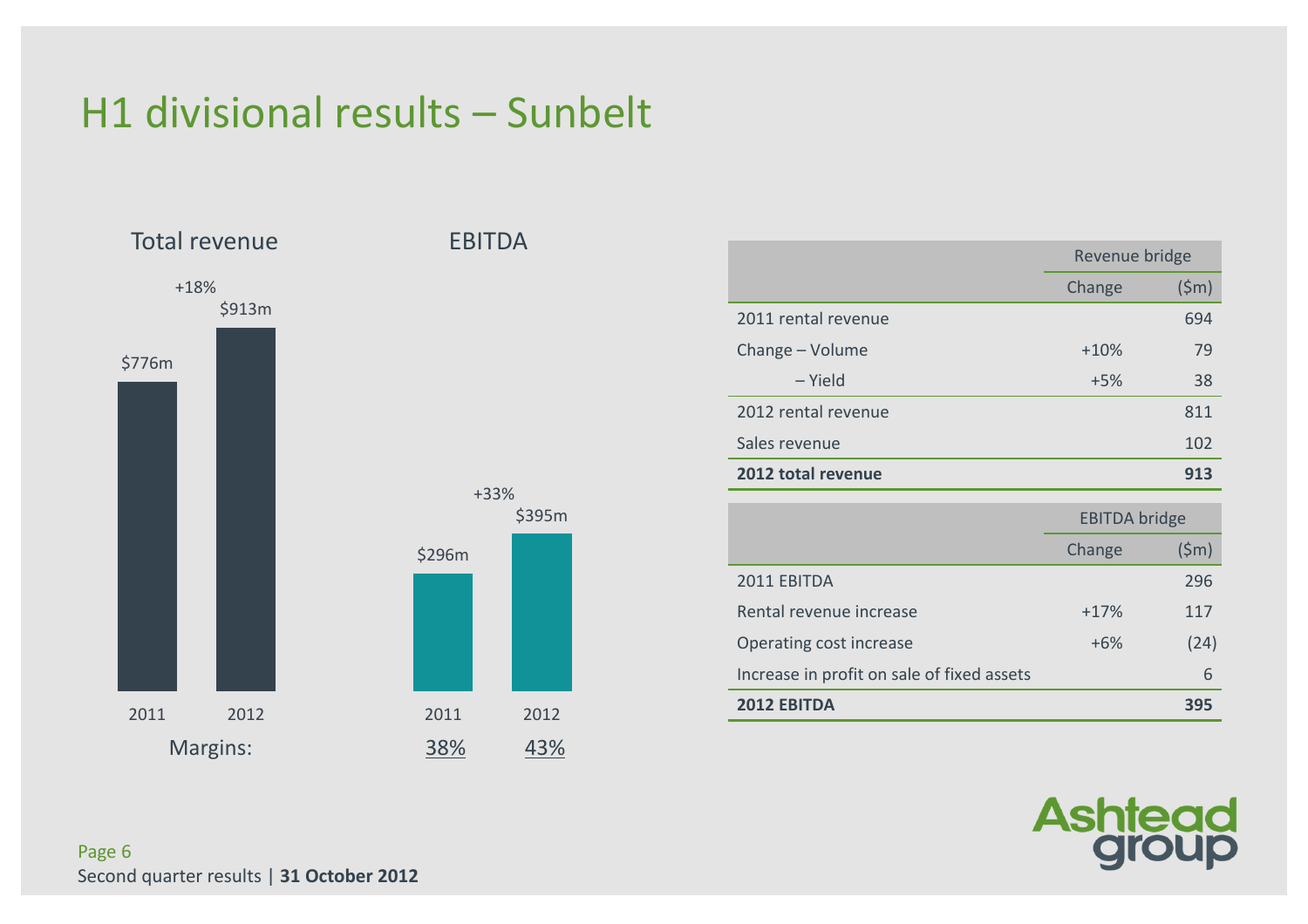### H1 divisional results – A‐Plant



|                     | Revenue bridge |      |  |
|---------------------|----------------|------|--|
|                     | Change         | (£m) |  |
| 2011 rental revenue |                | 86   |  |
| Change - Volume     | $+9%$          | 8    |  |
| – Yield             | $-2%$          | (2)  |  |
| 2012 rental revenue |                | 92   |  |
| Sales revenue       |                | 12   |  |
| 2012 total revenue  |                | 104  |  |

|                                            | <b>EBITDA</b> bridge |      |  |
|--------------------------------------------|----------------------|------|--|
|                                            | Change               | (£m) |  |
| 2011 EBITDA                                |                      | 26   |  |
| Rental revenue increase                    | $+8%$                | 6    |  |
| Operating cost increase                    | $+4%$                | (1)  |  |
| Increase in profit on sale of fixed assets |                      |      |  |
| 2012 EBITDA                                |                      |      |  |

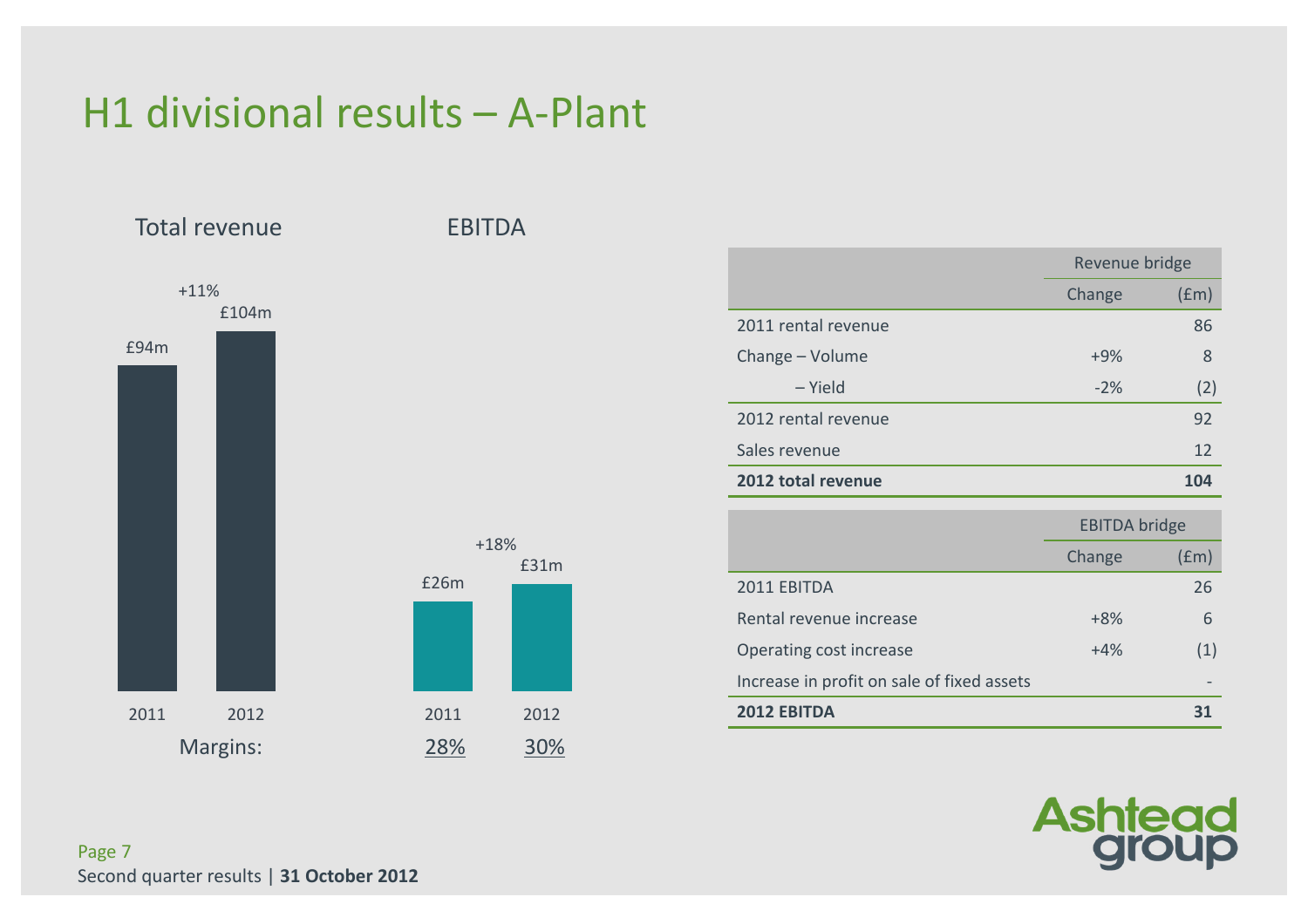## Cash flow

#### Significant reinvestment in our rental fleet

| (fm)                                                  | H1<br>2012 | H1<br>2011               | Change |
|-------------------------------------------------------|------------|--------------------------|--------|
| EBITDA before exceptional items                       | 276        | 207                      | $+33%$ |
| Cash conversion ratio <sup>1</sup>                    | 80.2%      | 83.7%                    |        |
| Cash inflow from operations <sup>2</sup>              | 221        | 173                      | $+28%$ |
| Payments for capital expenditure                      | (413)      | (258)                    |        |
| Rental equipment and other disposal proceeds received | 49         | 39                       |        |
|                                                       | (364)      | (219)                    |        |
| Interest and tax paid                                 | (24)       | (27)                     |        |
| <b>Exceptional costs paid</b>                         | (15)       | (2)                      |        |
| Free cash flow                                        | (182)      | (75)                     |        |
| Dividends paid                                        | (13)       | (10)                     |        |
| Purchase of own shares by the ESOT                    | (10)       | $\overline{\phantom{a}}$ |        |
| Increase in net debt                                  | (205)      | (85)                     |        |

<sup>1</sup> Cash inflow from operations as a percentage of EBITDA

<sup>2</sup> Before fleet changes and exceptionals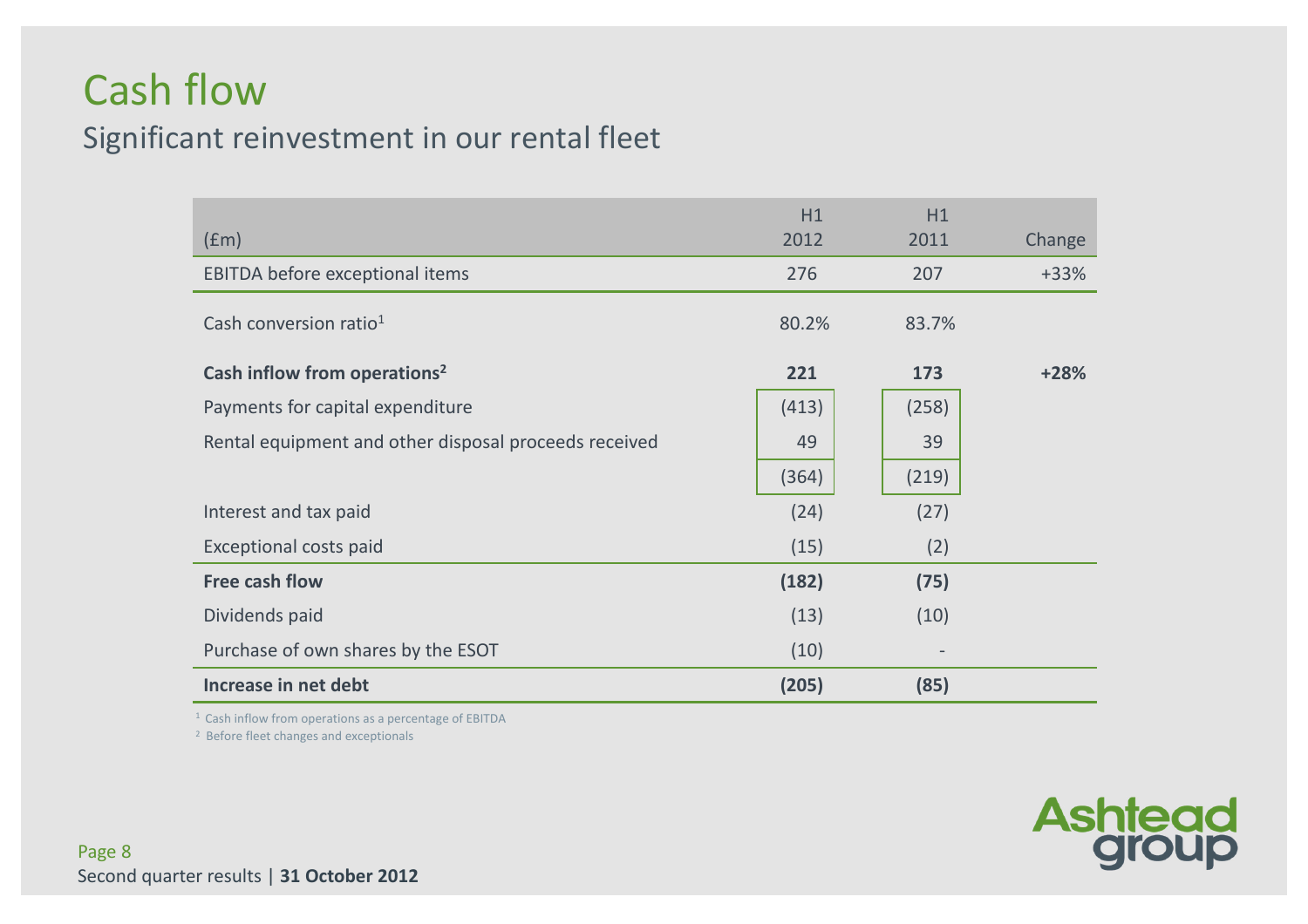## Net debt and leverage

Net debt to EBITDA continues to reduce as we invest in the fleet

| (fm)                                   | Oct<br>2012 | Oct<br>2011    |
|----------------------------------------|-------------|----------------|
| <b>Net debt at 30 April</b>            | 854         | 776            |
| <b>Translation impact</b>              | 4           | 26             |
| Opening debt at closing exchange rates | 858         | 802            |
| Change from cash flows                 | 205         | 85             |
| Non-cash movements                     | 6           | $\overline{2}$ |
| Net debt at period end                 | 1,069       | 889            |
| Comprising:                            |             |                |
| First lien senior secured bank debt    | 763         | 573            |
| Second lien secured notes              | 304         | 336            |
| Finance lease obligations              | 3           | 3              |
| Cash in hand                           | (1)         | (23)           |
| <b>Total net debt</b>                  | 1,069       | 889            |
| Net debt to EBITDA leverage (x)        | 2.4         | 2.7            |



Fixed rate: 29%

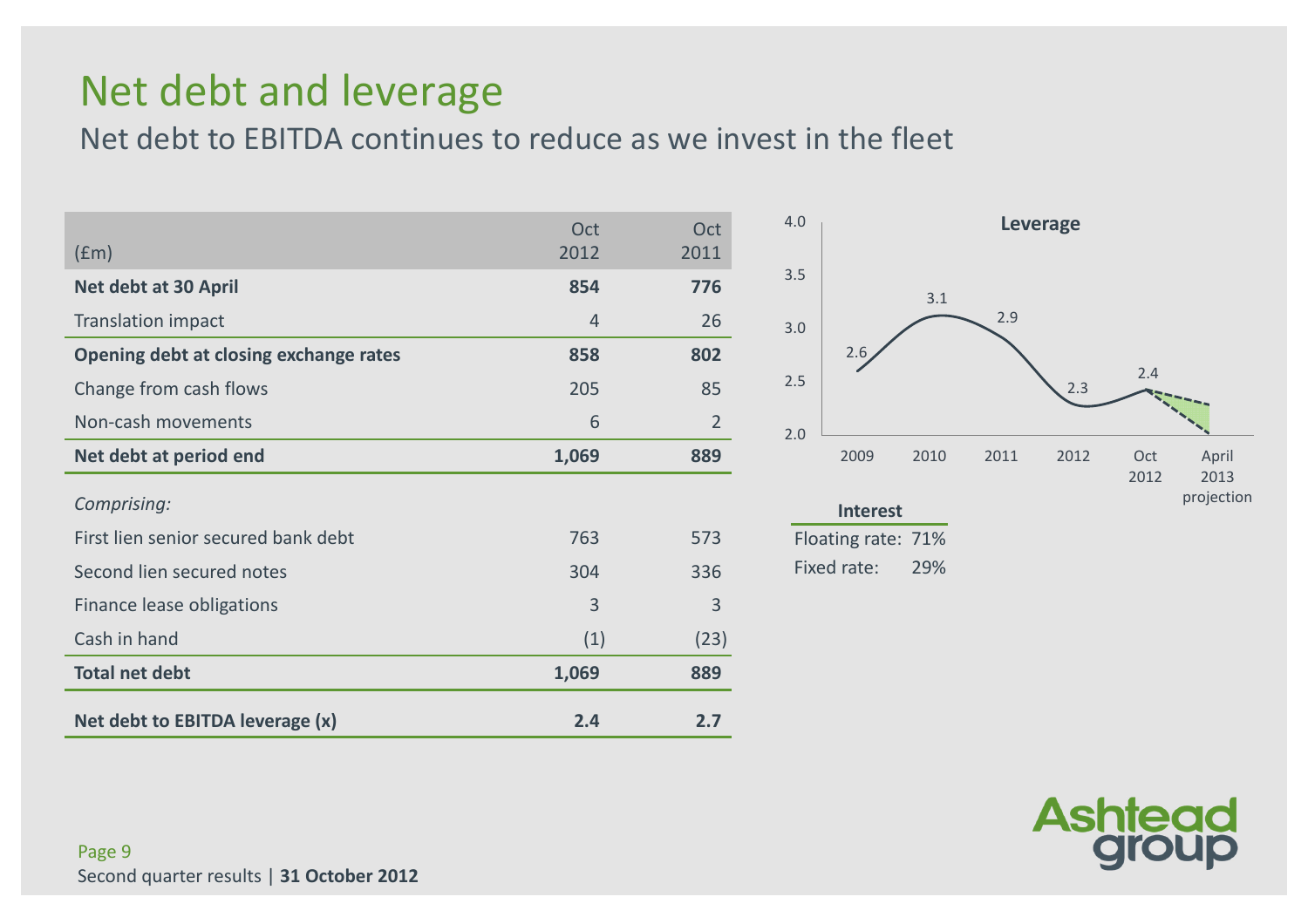#### Strong RoI pre cyclical recovery



Page 10



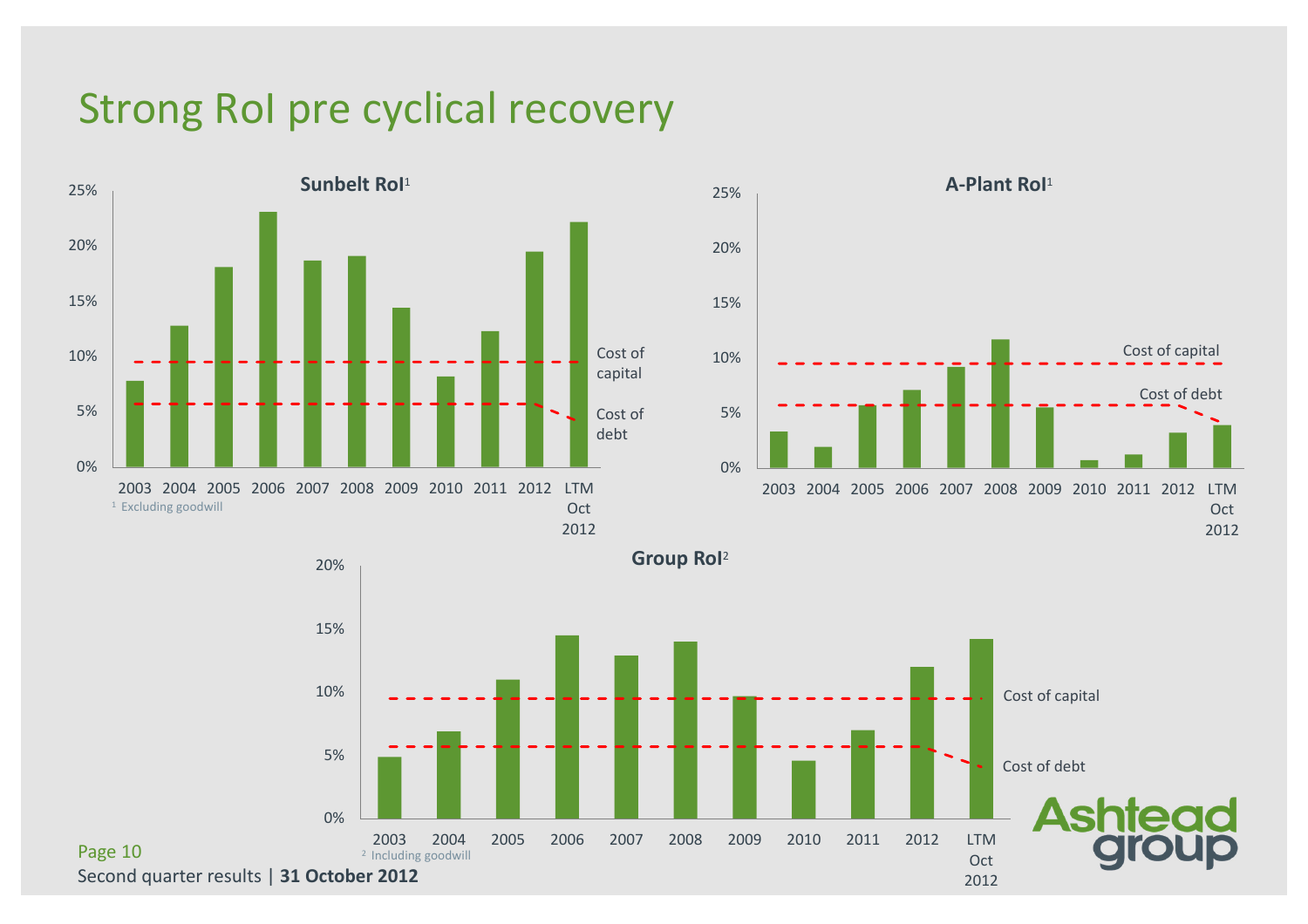# **Geoff Drabble Chief executive**

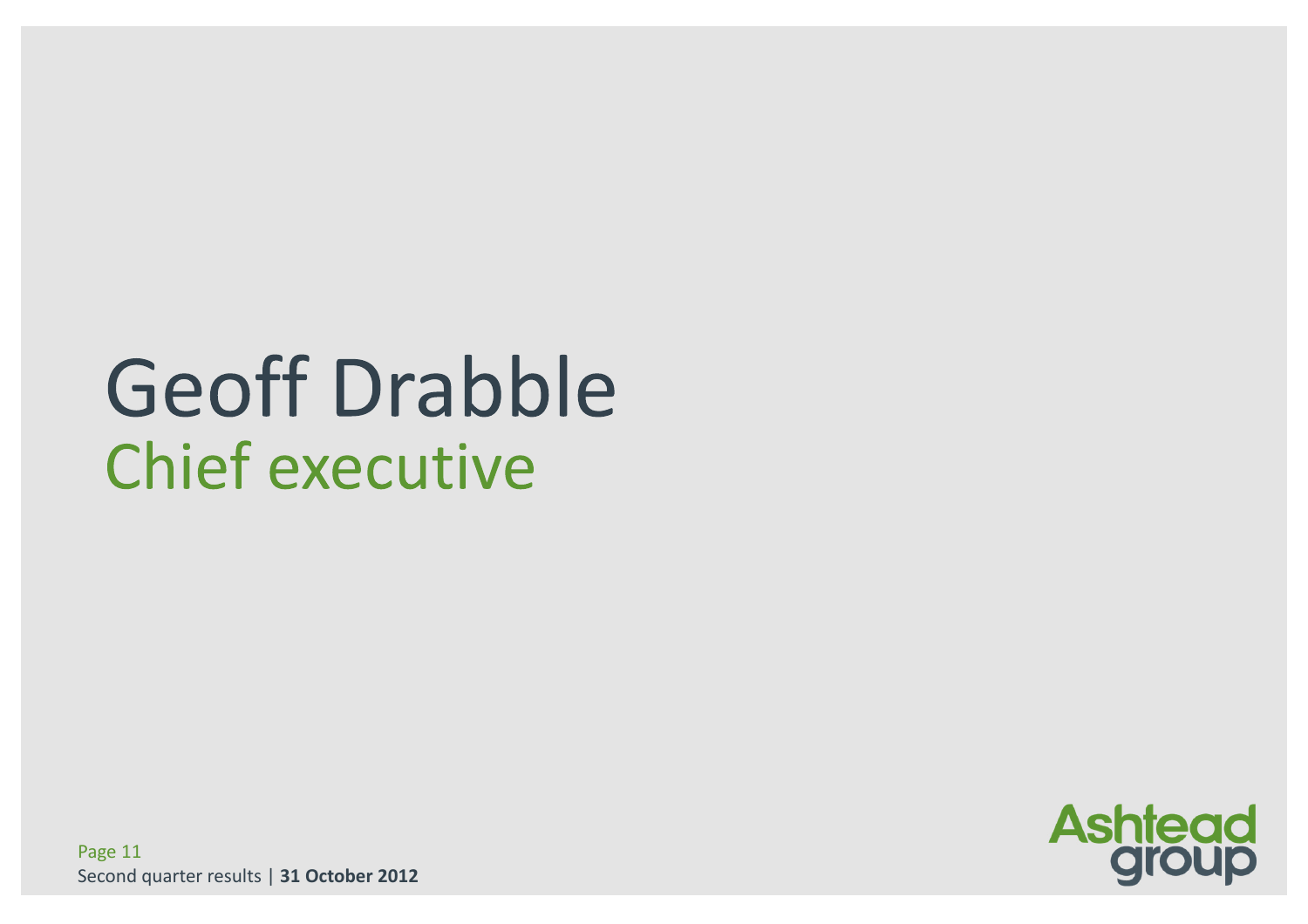## Sunbelt revenue drivers

Continuation of strong performance in both volume and yield







Page 12 Second quarter results | **31 October 2012**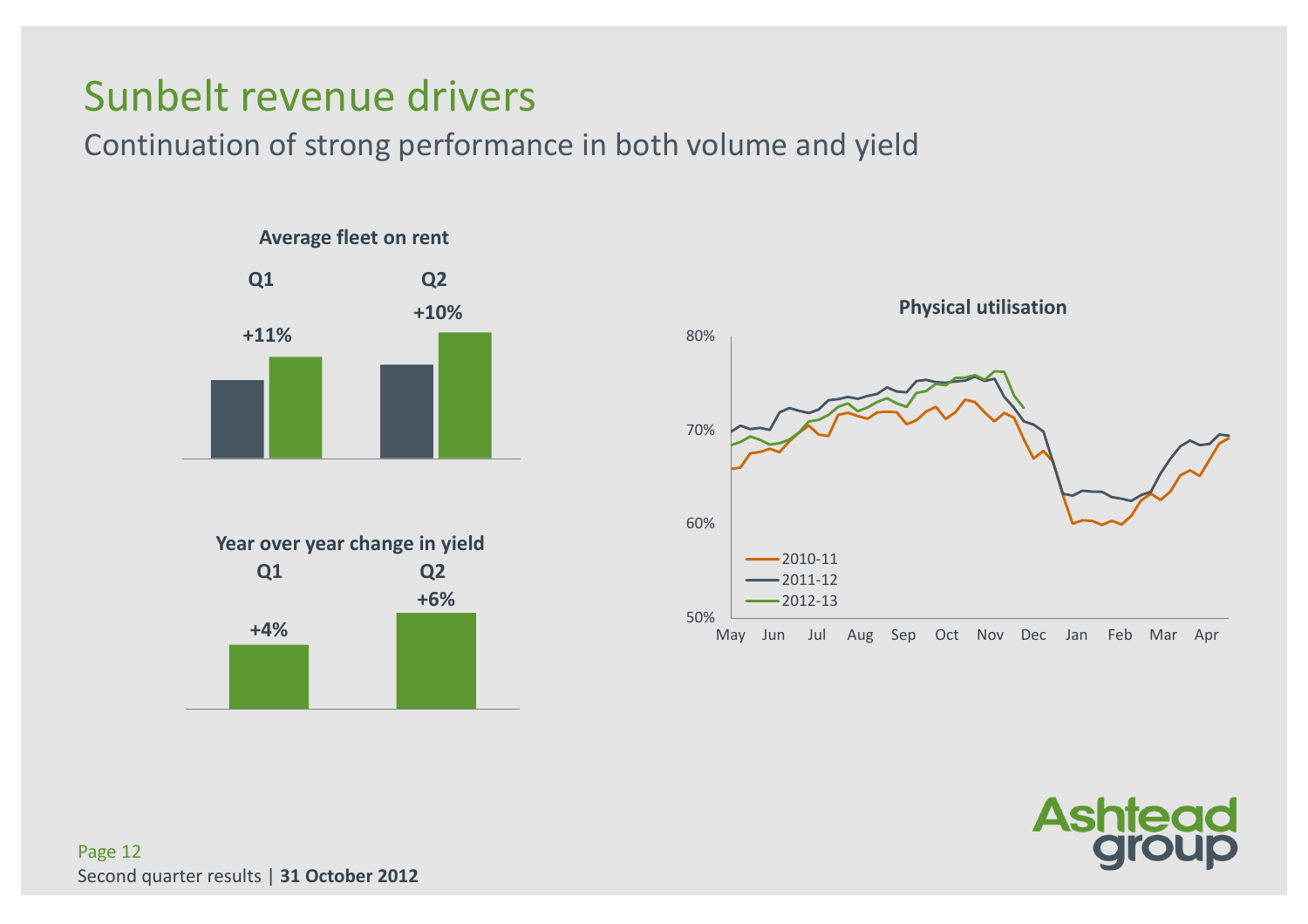#### Impact of Sandy



- ●No impact in Q2 reported results
- ●Certainly will impact the short term
- ●November rental revenues  $+26%$ 
	- including Sandy impact of  $+5%$

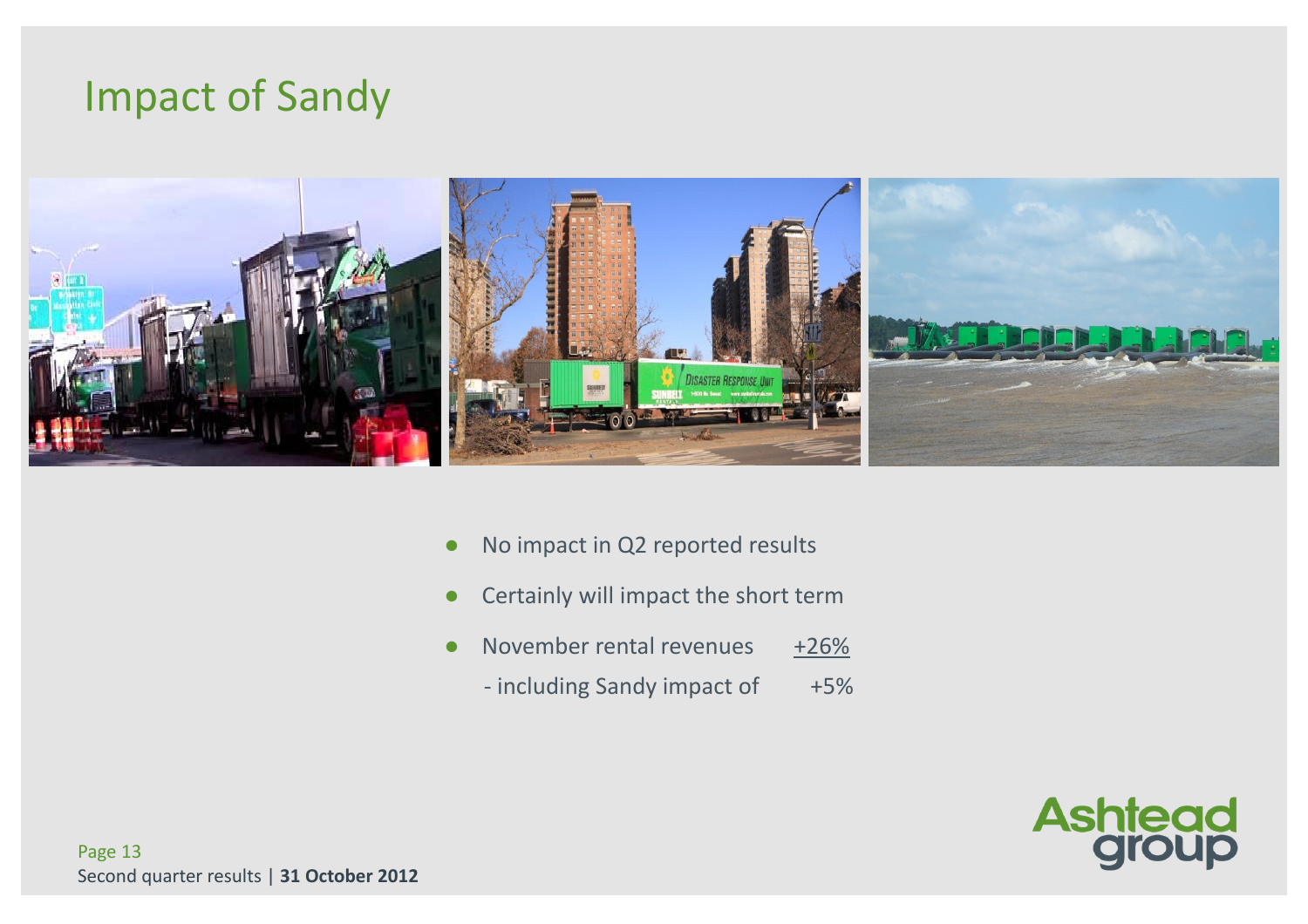# Markets have clearly stabilised

Sustained period of growth forecast



#### Page 14 Second quarter results | **31 October 2012**

**Ashter**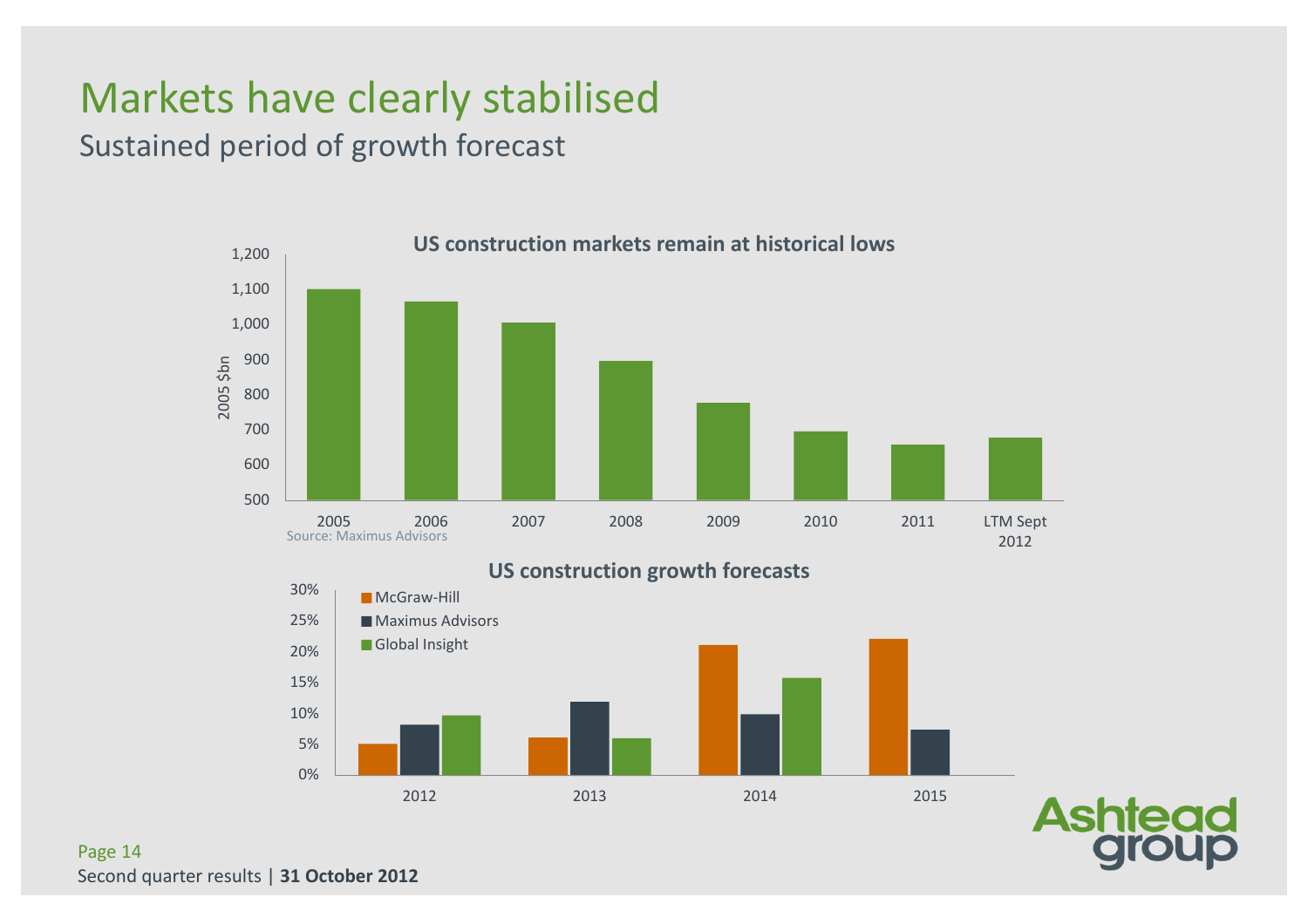# Performance through the cycle



Leverage to be sustained below 2 times net debt to EBITDA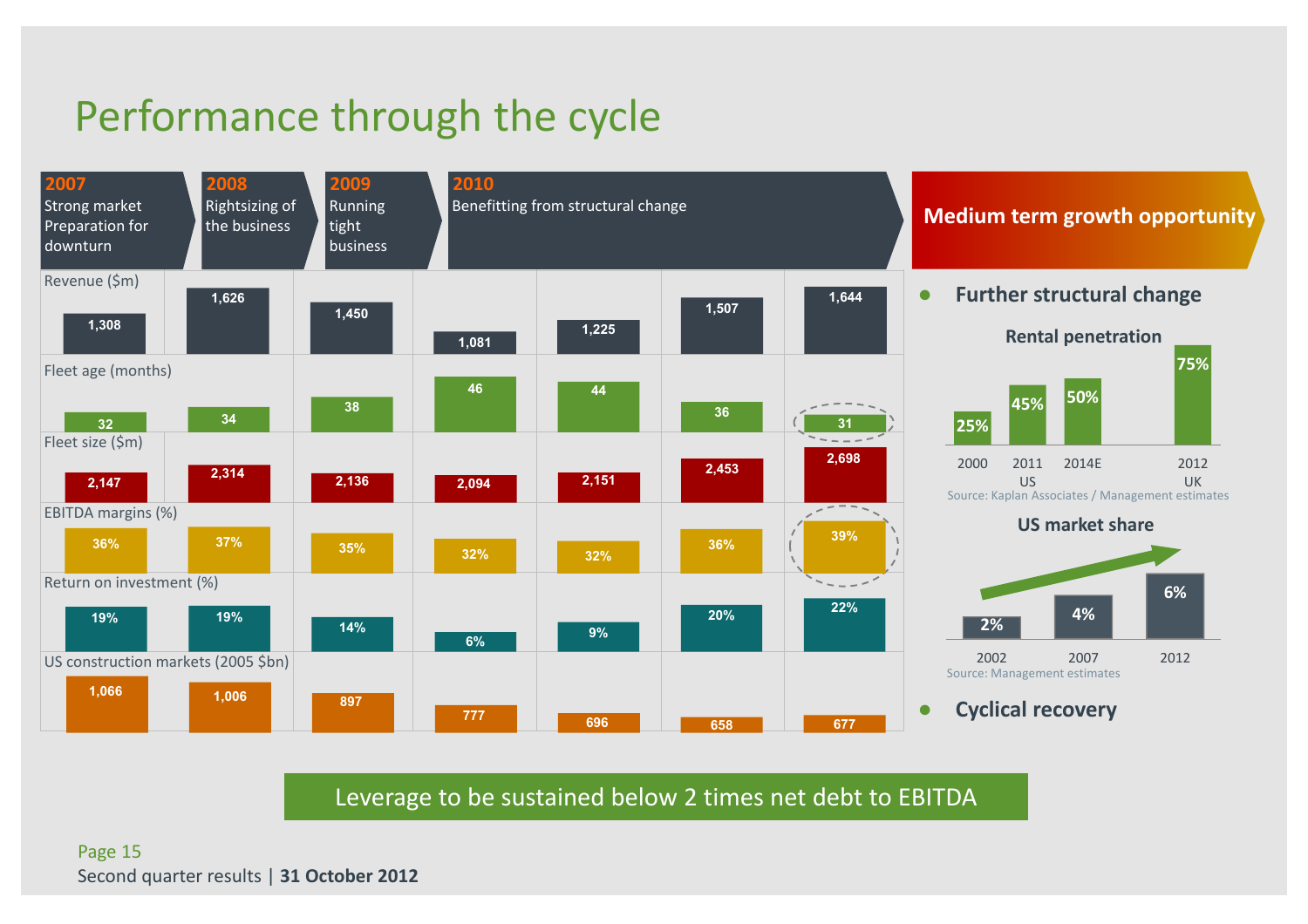## Rental penetration slows in recovery but does not go backwards



**Development of US rental penetration**

#### **Sunbelt vs. Rental industry spend**



- ●Flexibility of rental becomes well established
- ●Fleet ownership infrastructure permanently reduced
- ●Underpinned by technical and legislative changes

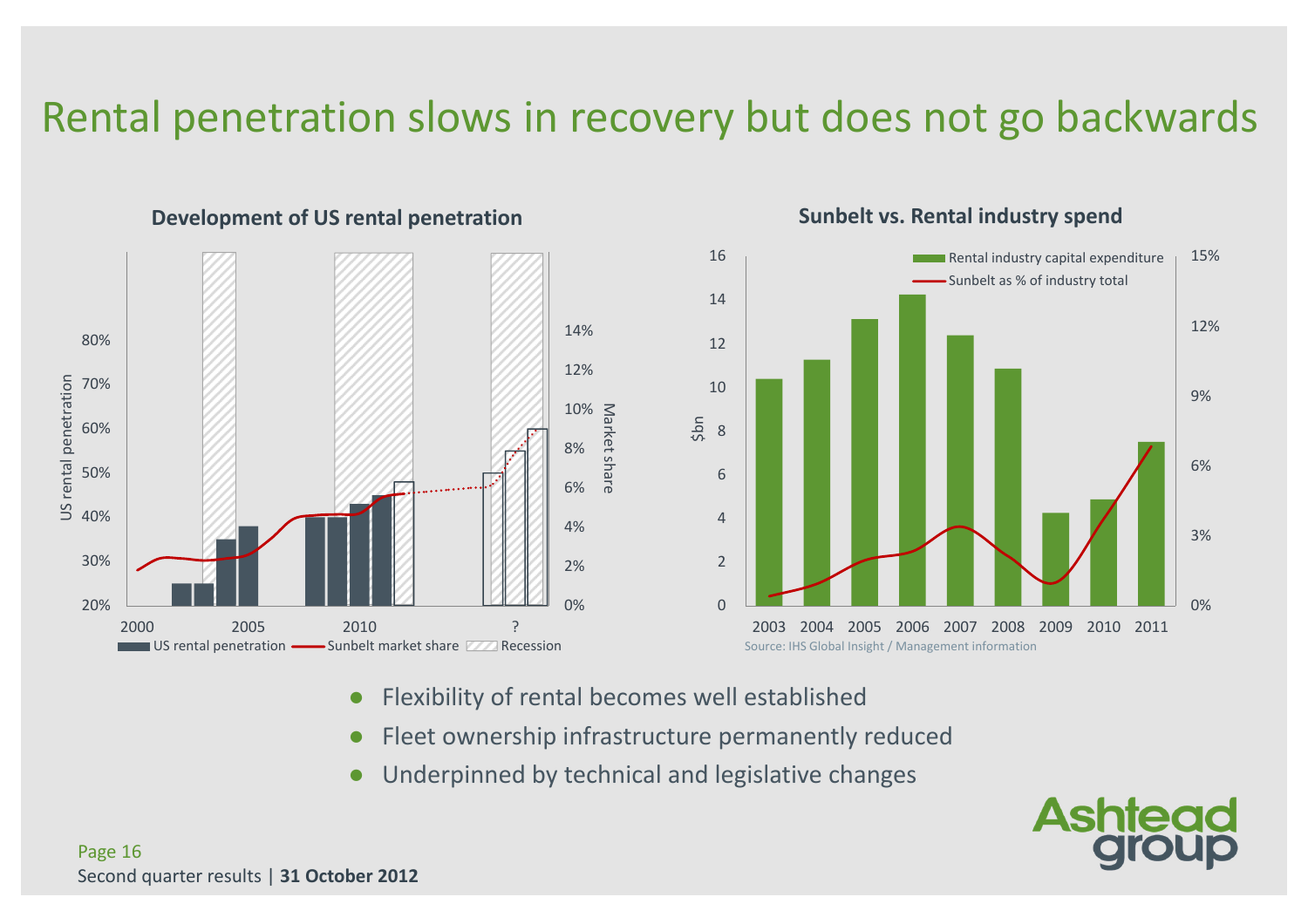#### A‐Plant revenue drivers

Yield affected by lower priced but higher returning new contracts

#### **Average fleet on rent**



**Year over year change in yield**





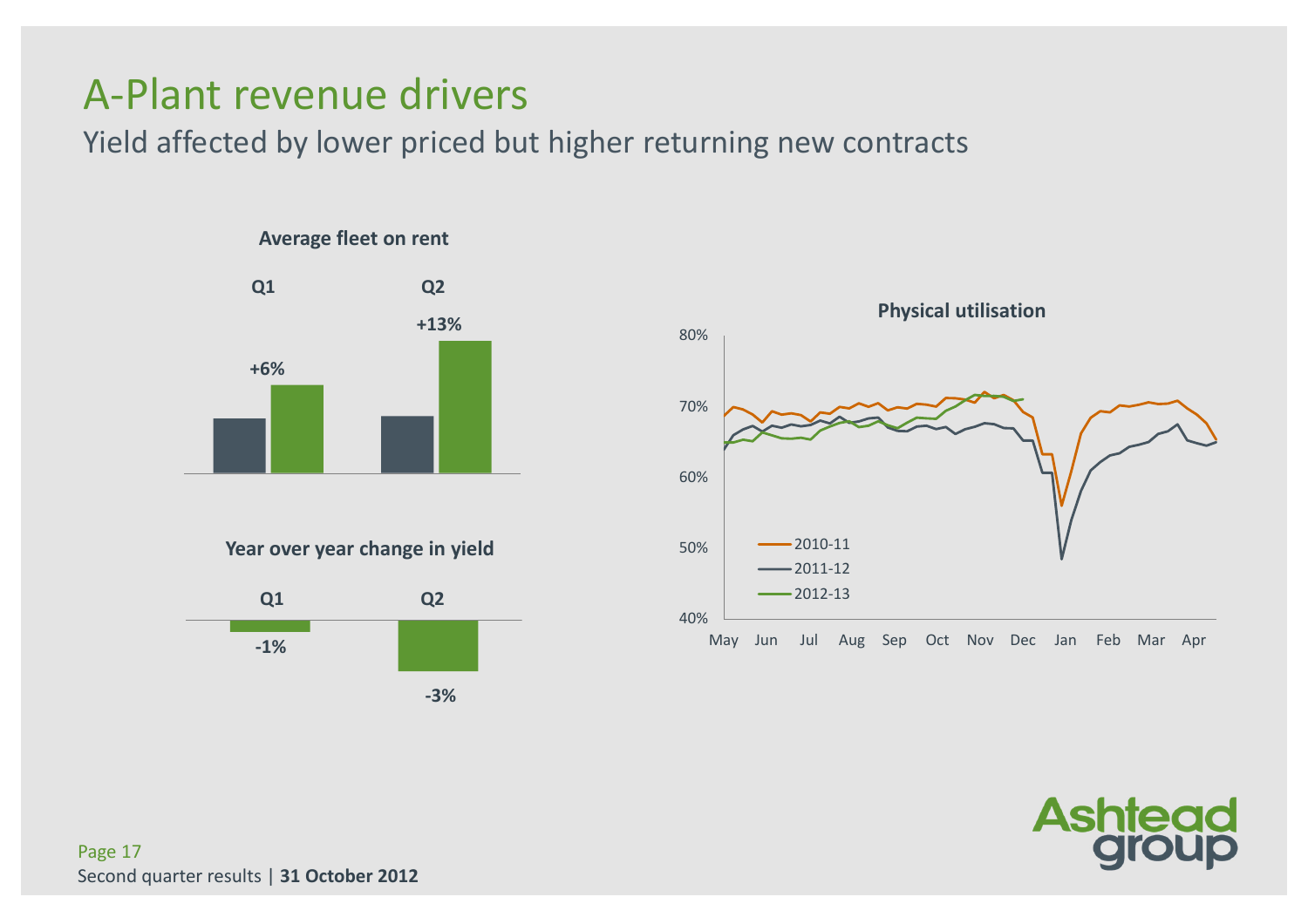#### UK market

Uncertain outlook – still looks <sup>a</sup> long haul



#### **Total UK**

#### **construction output Public and private growth rates**

|                      | 2011     | 2012     | 2013    |
|----------------------|----------|----------|---------|
| <b>Public sector</b> | $-2.6\%$ | $-11.4%$ | $-6.2%$ |
| Private sector       | $+5.3%$  | $-3.9%$  | $+0.7%$ |
| <b>Total</b>         | 2.6%     | $-6.3%$  | $-1.4%$ |

Source: ONS, Construction Products Association (Autumn 2012)

Source: ONS, Construction Products Association (Autumn 2012)

- $\bullet$ Still no reason to expect much from market
- Therefore continued progress is encouraging
- ● We are positioned to perform relatively well and will continue to focus on improving performance in our core markets

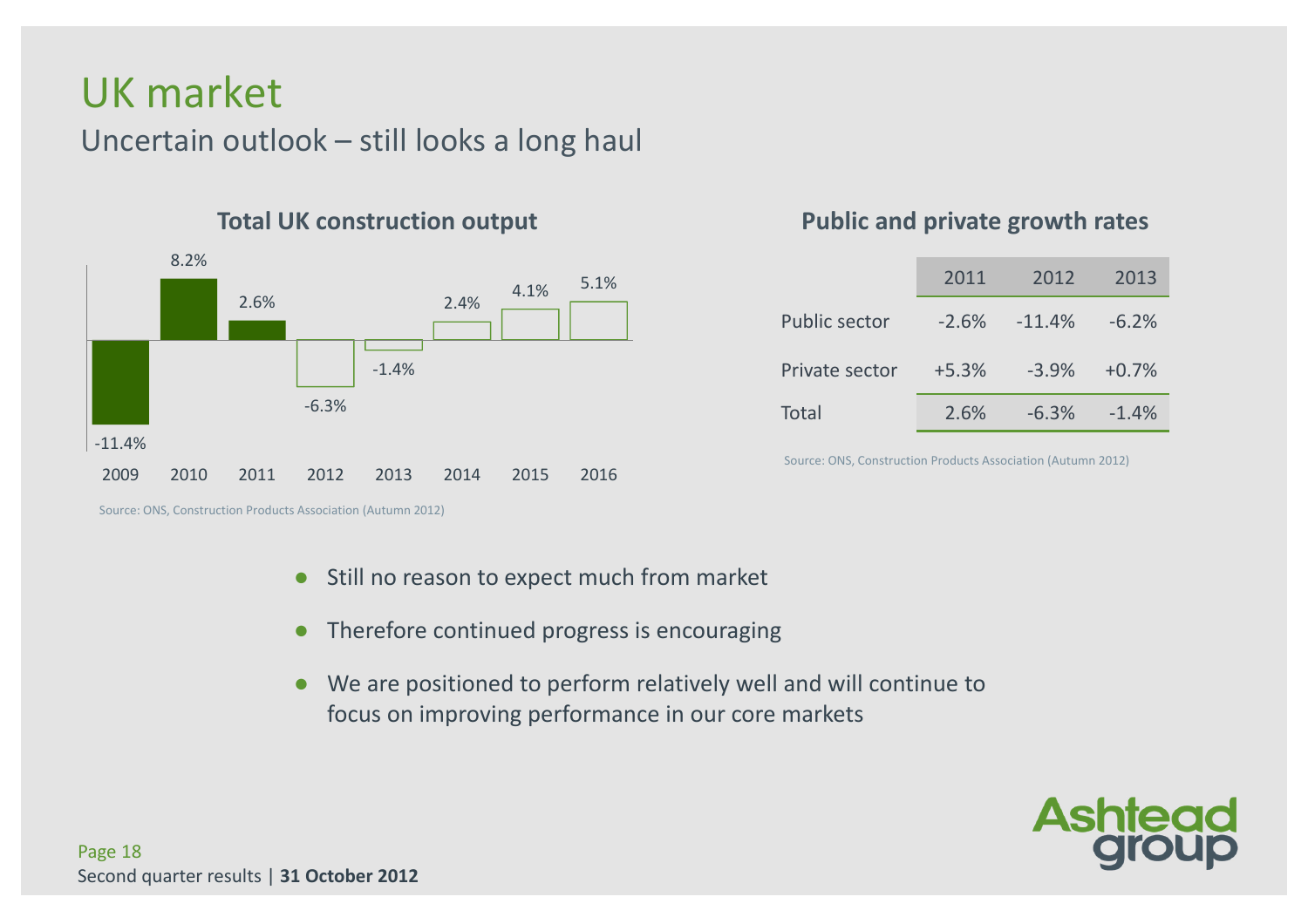#### Summary

- $\bullet$  With this momentum clearly established in the business we now anticipate <sup>a</sup> full year profit ahead of our earlier expectations
- We are well-placed to see further growth over the medium term from either continued structural change or end market recovery
- $\bullet$ Leverage to be sustained below 2 times net debt to EBITDA
- $\bullet$ • Interim dividend raised 50% to 1.5p per share (2011: 1.0p)
- $\bullet$  With <sup>a</sup> broad range of metrics already at record levels at this stage in the cycle, together with <sup>a</sup> strong balance sheet to support medium term growth opportunities, the Board looks forward with confidence

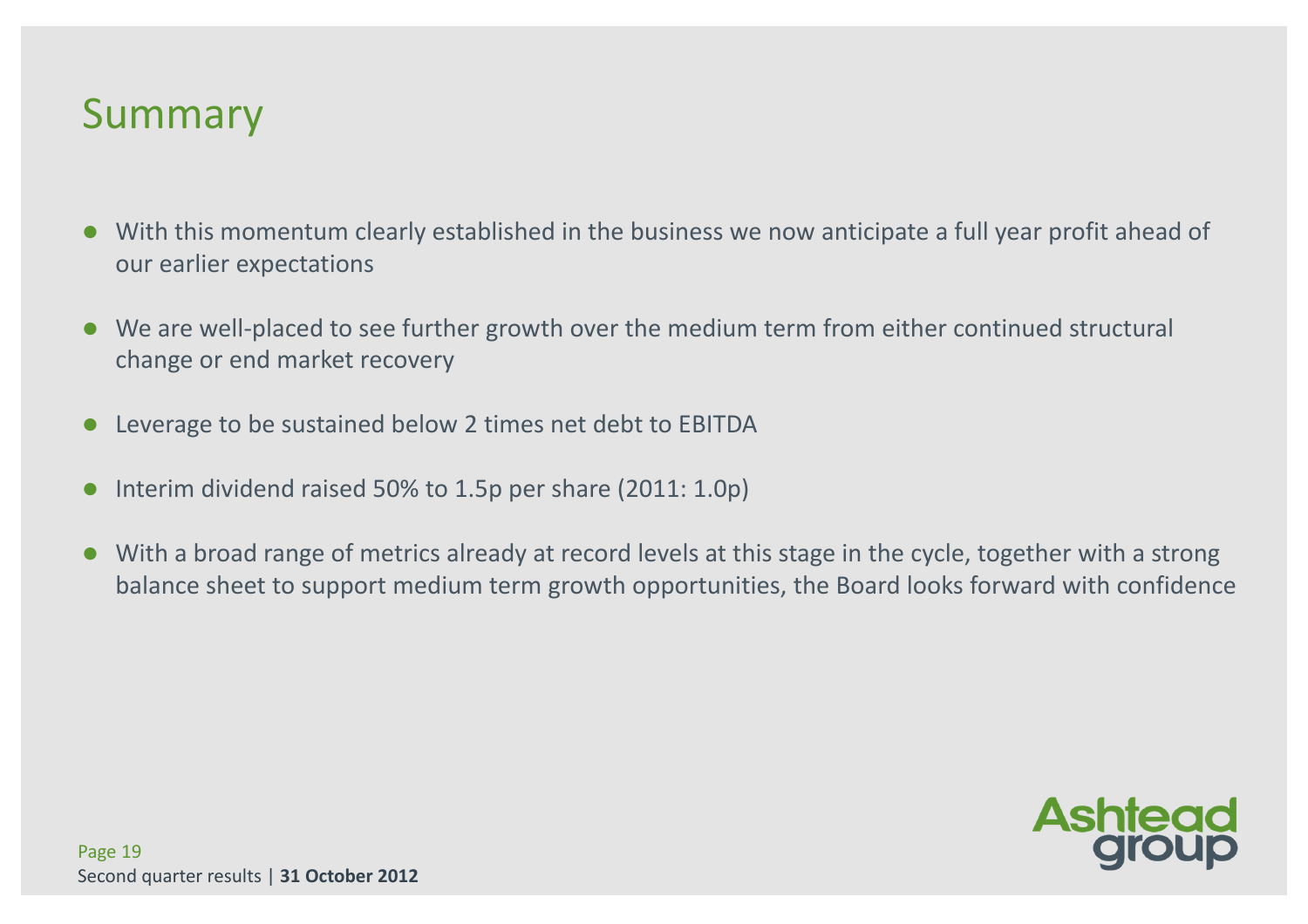# Appendices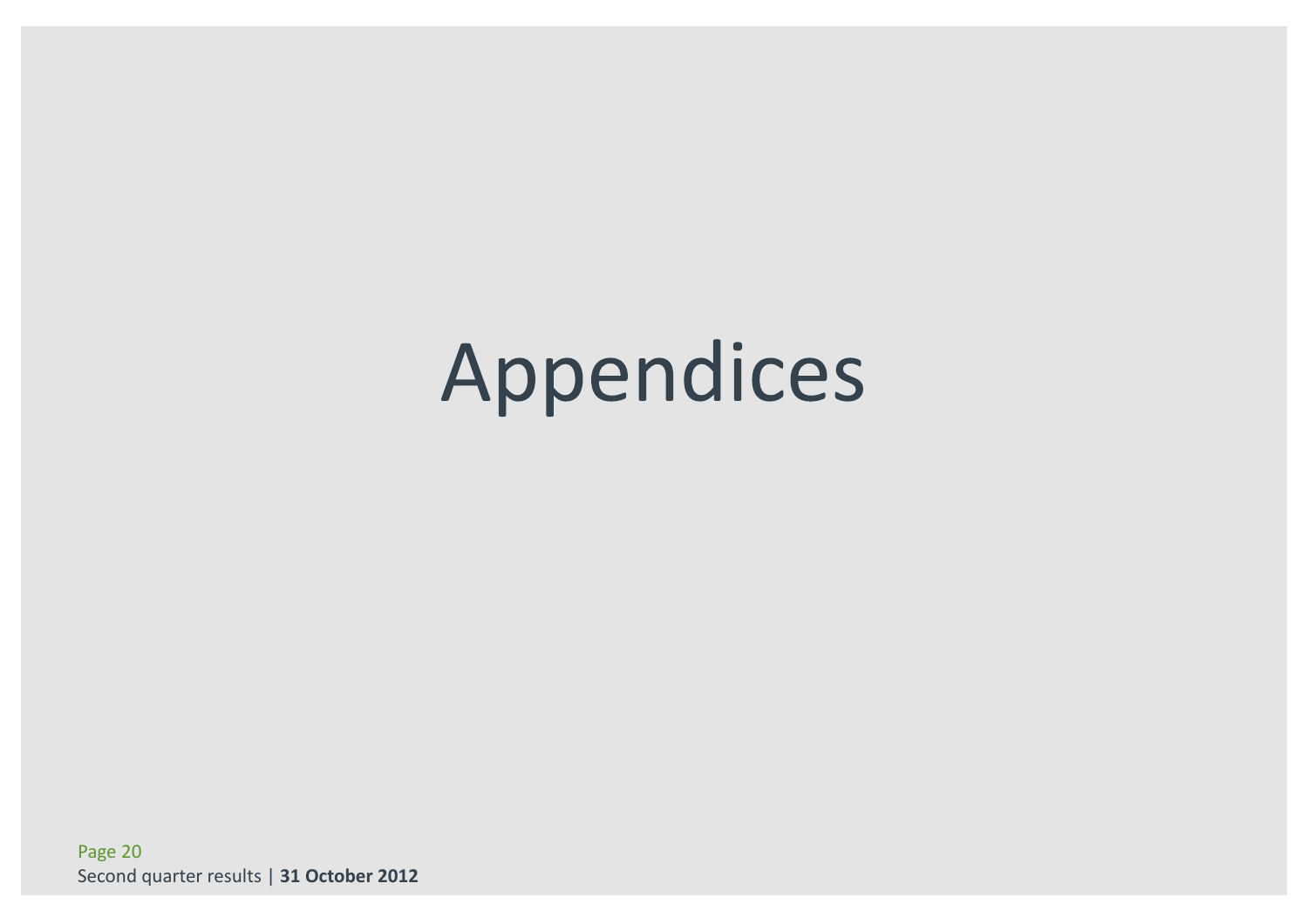# Divisional performance – Q2

|                                    | Revenue                  |                          |        |      | <b>EBITDA</b> |        |                | Profit       |        |  |
|------------------------------------|--------------------------|--------------------------|--------|------|---------------|--------|----------------|--------------|--------|--|
|                                    | 2012                     | 2011                     | change | 2012 | 2011          | change | 2012           | 2011         | change |  |
| Sunbelt (\$m)                      | 481                      | 415                      | $+16%$ | 211  | 162           | $+31%$ | 140            | 100          | $+40%$ |  |
| Sunbelt (£m)                       | 302                      | 259                      | $+16%$ | 133  | 101           | $+31%$ | 88             | 62           | $+41%$ |  |
| A-Plant                            | 54                       | 48                       | $+13%$ | 16   | 14            | $+22%$ | $\overline{4}$ | $\mathbf{3}$ | $+47%$ |  |
| Group central costs                | $\overline{\phantom{a}}$ | $\overline{\phantom{0}}$ |        | (2)  | (2)           | $+37%$ | (2)            | (2)          | $+36%$ |  |
|                                    | 356                      | 307                      | $+16%$ | 147  | 113           | $+30%$ | 90             | 63           | $+41%$ |  |
| Net financing costs                |                          |                          |        |      |               |        | (11)           | (12)         | $-20%$ |  |
| Profit before tax and amortisation |                          |                          |        |      |               |        | 79             | 51           | $+57%$ |  |
| Amortisation                       |                          |                          |        |      |               |        | (1)            | (1)          |        |  |
| Profit before taxation             |                          |                          |        |      |               |        | 78             | 50           | $+57%$ |  |
| Taxation                           |                          |                          |        |      |               |        | (29)           | (18)         | $+61%$ |  |
| Profit after taxation              |                          |                          |        |      |               |        | 49             | 32           | $+55%$ |  |
| <b>Margins</b>                     |                          |                          |        |      |               |        |                |              |        |  |
| - Sunbelt                          |                          |                          |        | 44%  | 39%           |        | 29%            | 24%          |        |  |
| - A-Plant                          |                          |                          |        | 31%  | 28%           |        | 8%             | 6%           |        |  |
| - Group                            |                          |                          |        | 41%  | 37%           |        | 25%            | 21%          |        |  |

Ashtead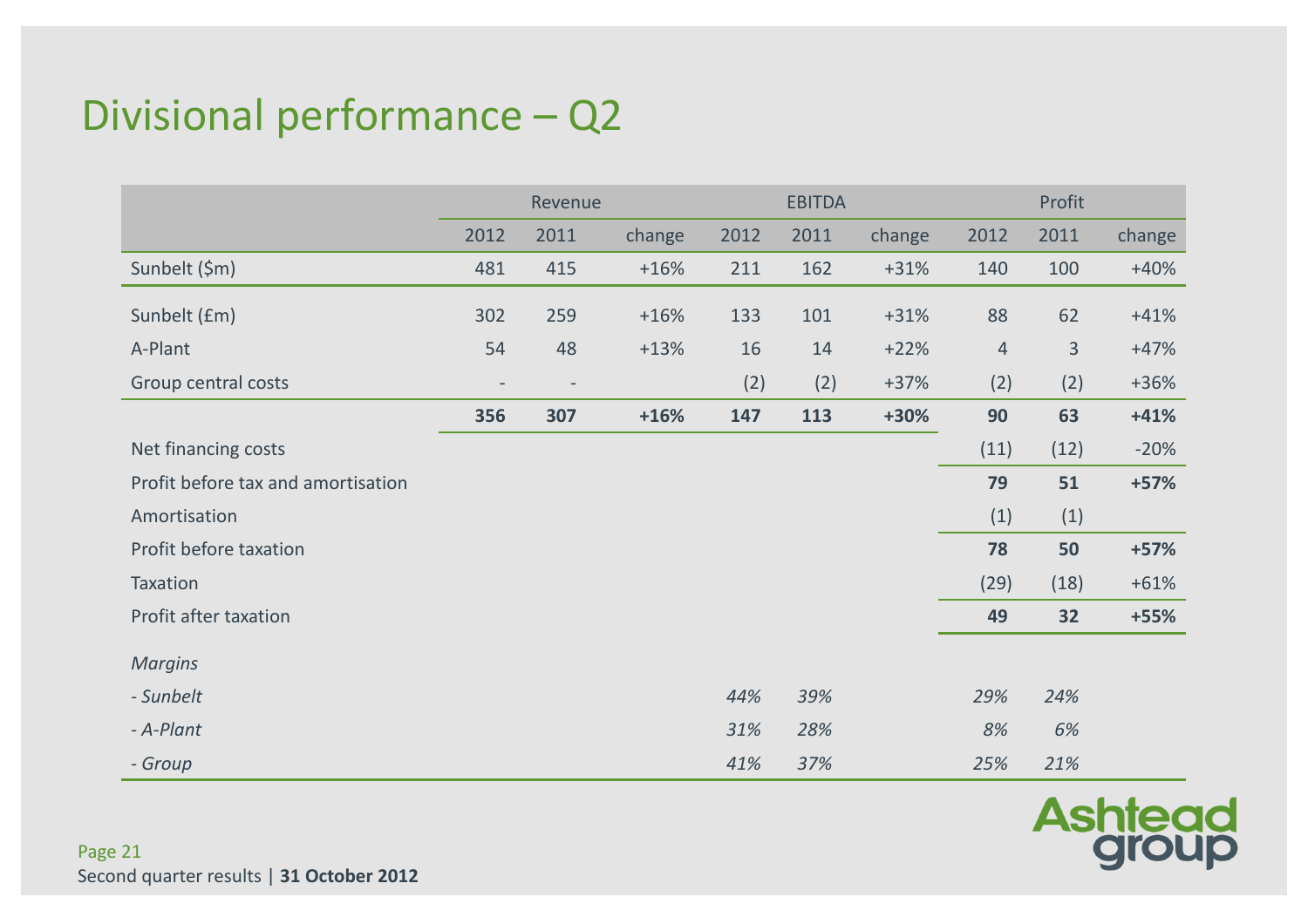# Divisional performance – LTM

|                                                                  | Revenue |                          |        |      | <b>EBITDA</b> |        | Profit         |                |         |  |
|------------------------------------------------------------------|---------|--------------------------|--------|------|---------------|--------|----------------|----------------|---------|--|
|                                                                  | 2012    | 2011                     | change | 2012 | 2011          | change | 2012           | 2011           | change  |  |
| Sunbelt (\$m)                                                    | 1,644   | 1,386                    | $+19%$ | 639  | 472           | $+35%$ | 371            | 237            | $+57%$  |  |
| Sunbelt (£m)                                                     | 1,041   | 863                      | $+21%$ | 405  | 293           | +38%   | 235            | 147            | $+60%$  |  |
| A-Plant                                                          | 199     | 177                      | $+12%$ | 54   | 45            | $+21%$ | $\overline{9}$ | $\overline{4}$ | $+147%$ |  |
| Group central costs                                              |         | $\overline{\phantom{a}}$ |        | (9)  | (8)           | $+16%$ | (9)            | (8)            | $+14%$  |  |
|                                                                  | 1,240   | 1,040                    | $+19%$ | 450  | 330           | +36%   | 235            | 143            | $+65%$  |  |
| Net financing costs                                              |         |                          |        |      |               |        | (48)           | (58)           | $-16%$  |  |
| Profit before tax, exceptionals, amortisation and remeasurements |         |                          |        |      |               |        | 187            | 85             | $+119$  |  |
| Exceptionals, amortisation and remeasurements                    |         |                          |        |      |               |        | (22)           | (24)           | $-10%$  |  |
| Profit before taxation                                           |         |                          |        |      |               |        | 165            | 61             | +170%   |  |
| Taxation                                                         |         |                          |        |      |               |        | (57)           | (23)           | $+148%$ |  |
| Profit after taxation                                            |         |                          |        |      |               |        | 108            | 38             | $+184%$ |  |
| <b>Margins</b>                                                   |         |                          |        |      |               |        |                |                |         |  |
| - Sunbelt                                                        |         |                          |        | 39%  | 34%           |        | 23%            | 17%            |         |  |
| - A-Plant                                                        |         |                          |        | 27%  | 25%           |        | 5%             | 2%             |         |  |
| - Group                                                          |         |                          |        | 36%  | 32%           |        | 19%            | 14%            |         |  |



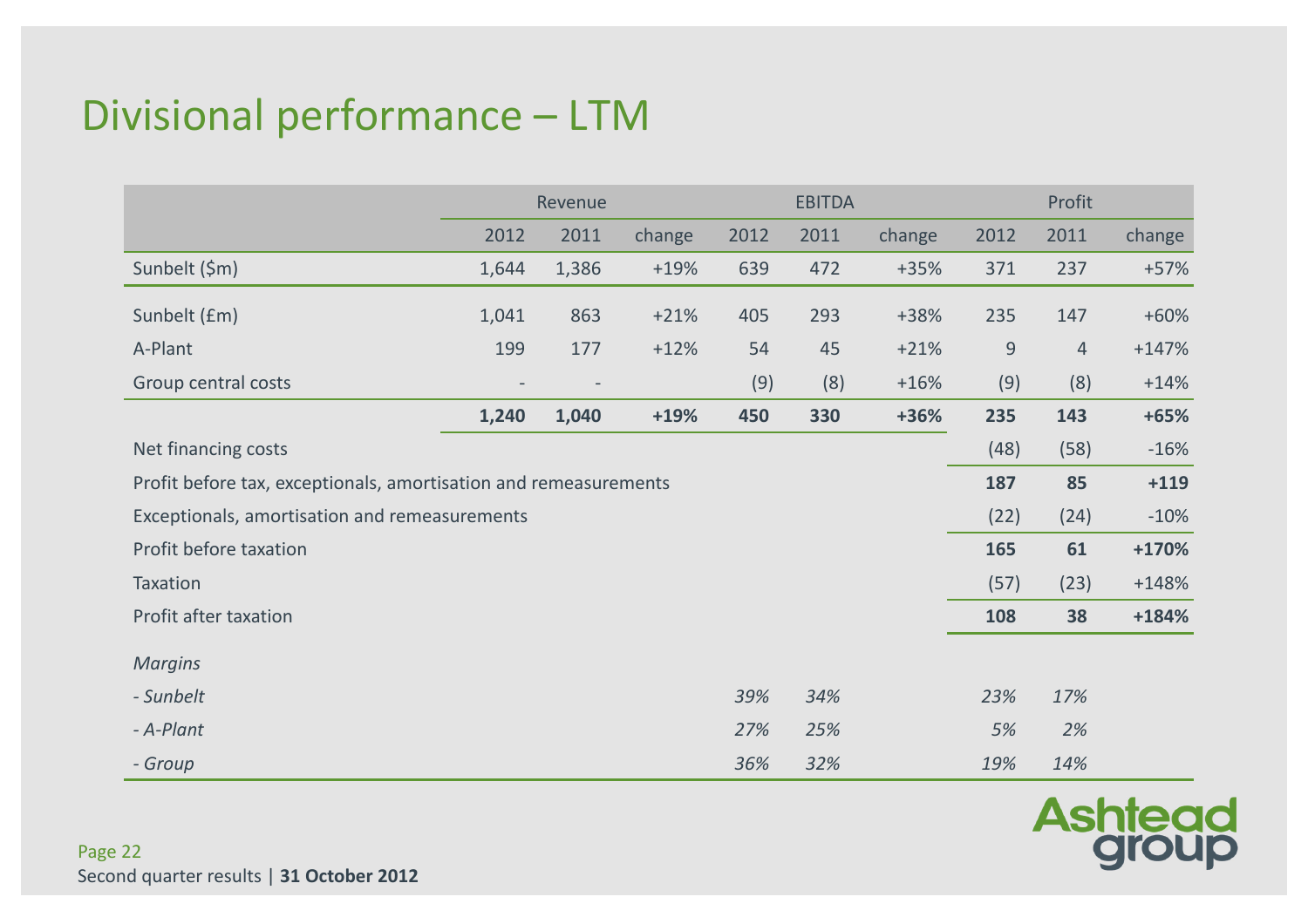#### Margins continue to improve

US margins have exceeded the previous peak with substantial opportunity for future earnings growth and margin expansion



A‐Plant

Page 23





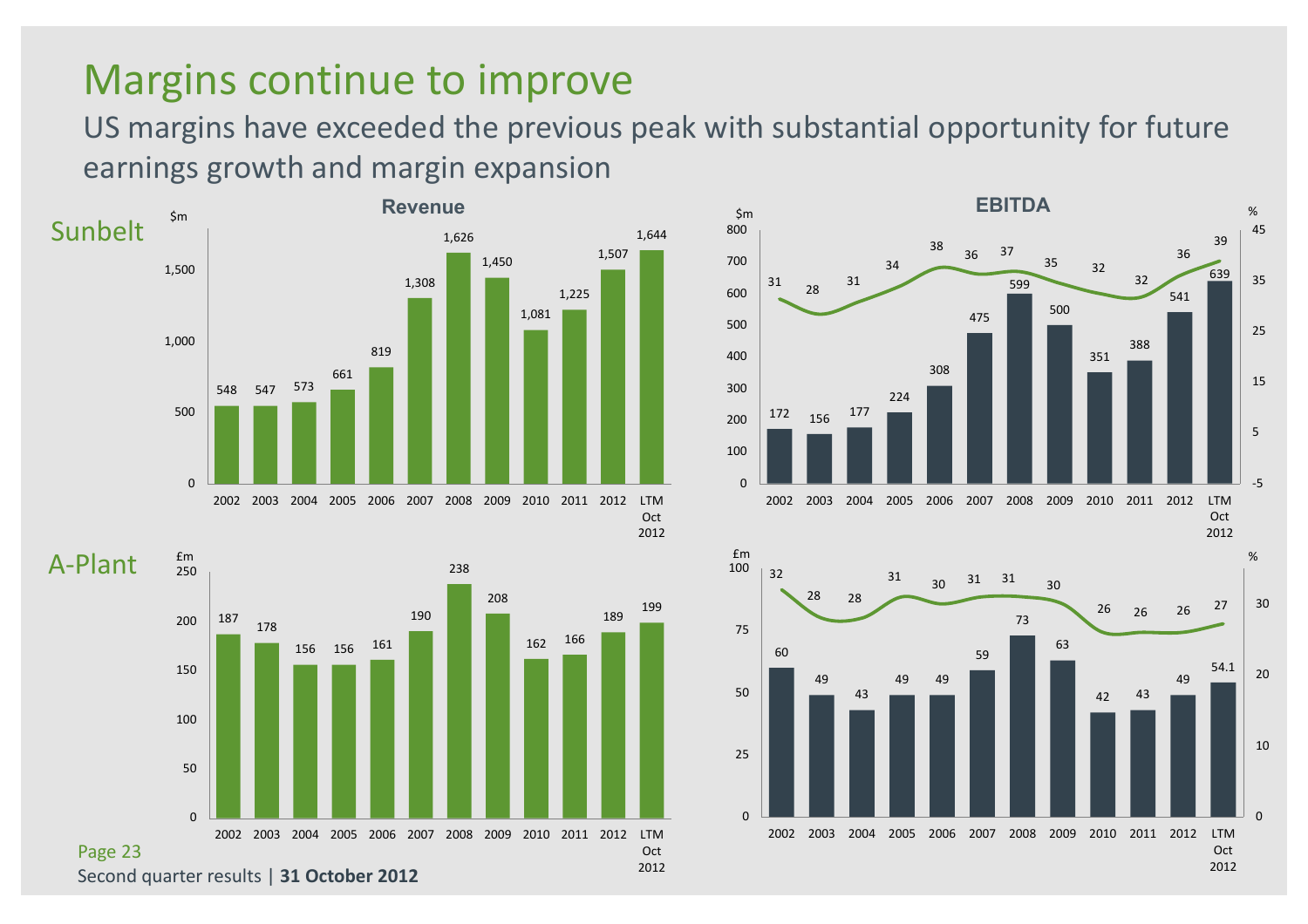## Rouse values

#### A short term correction







**Rouse OLV index vs. rate index**



Source: Rouse Asset Services / Management information Source: Management information Source: Management information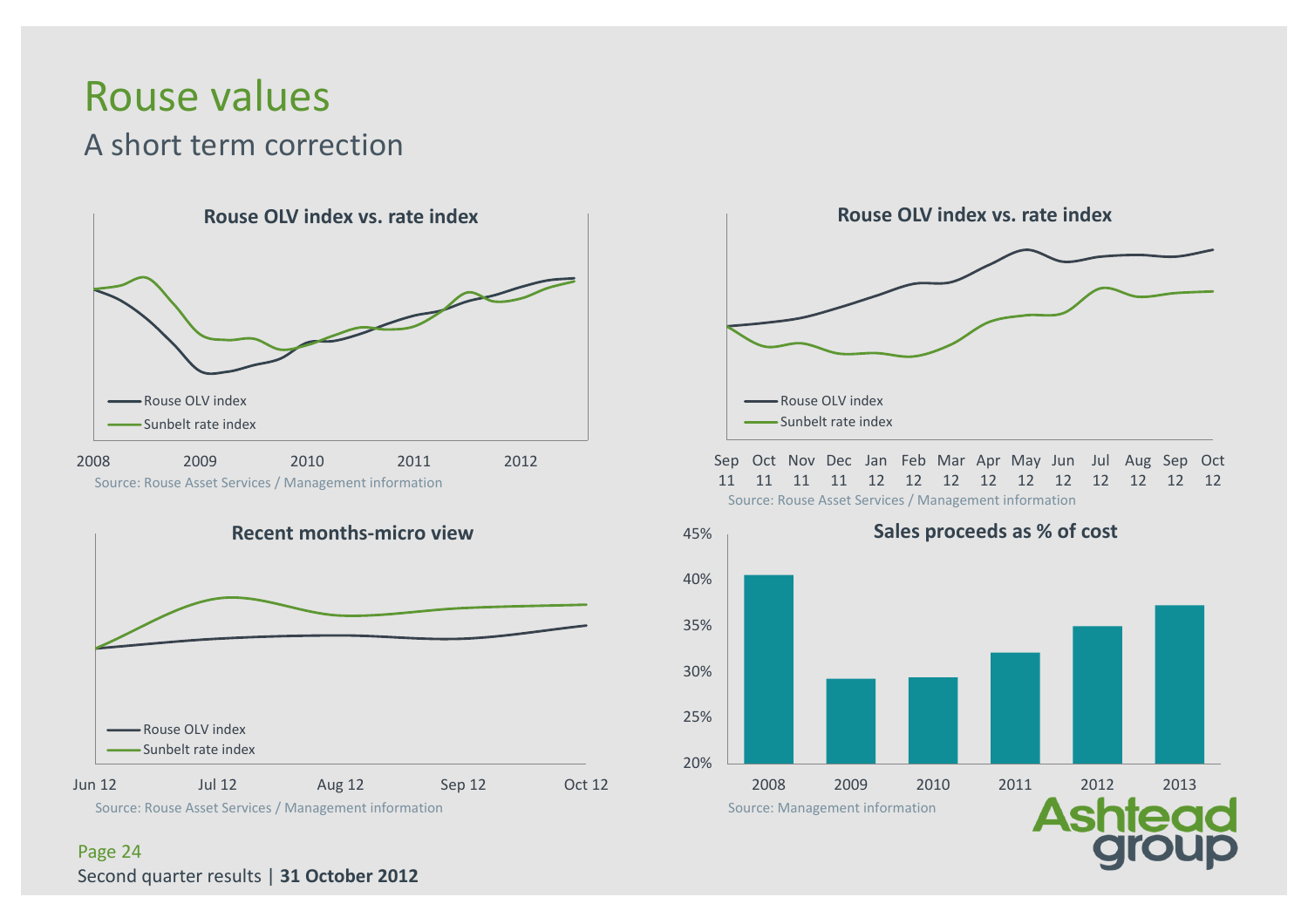#### In <sup>a</sup> very strong position for the next stage in the cycle Both asset base and debt have been well managed



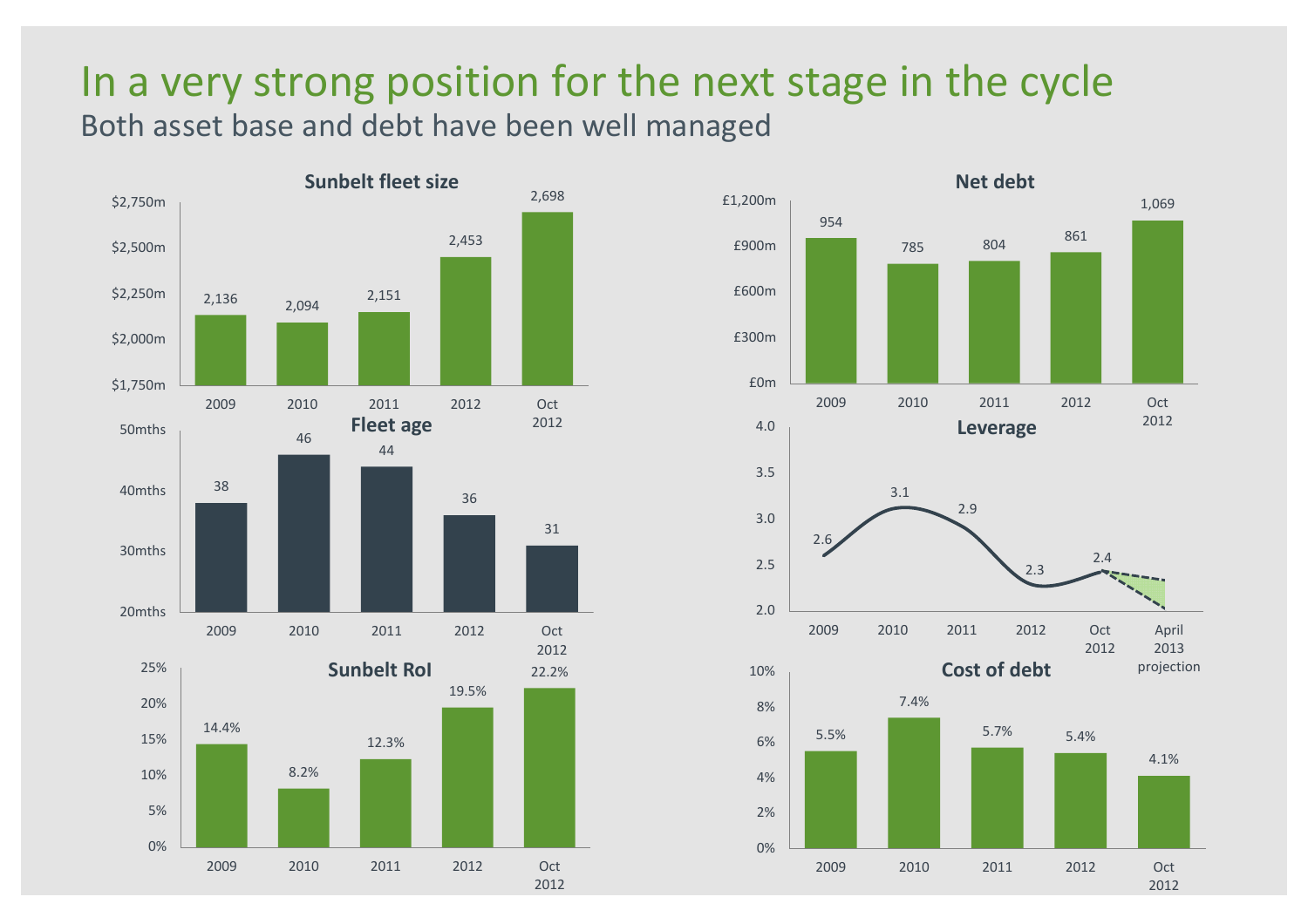# Cash flow funds organic fleet growth

|                                                                      | <b>LTM</b>    |       |                          |                          |                   |       |       |       |                          |                          |      |
|----------------------------------------------------------------------|---------------|-------|--------------------------|--------------------------|-------------------|-------|-------|-------|--------------------------|--------------------------|------|
| f(m)                                                                 | <b>Oct 12</b> | 2012  | 2011                     | 2010                     | 2009              | 2008  | 2007  | 2006  | 2005                     | 2004                     | 2003 |
| <b>EBITDA before exceptional items</b>                               | 450           | 381   | 284                      | 255                      | 359               | 380   | 310   | 225   | 170                      | 147                      | 150  |
| <b>EBITDA</b> margin                                                 | 36%           | 34%   | 30%                      | 30%                      | 33%               | 38%   | 35%   | 35%   | 32%                      | 29%                      | 28%  |
| Cash inflow from operations before fleet<br>changes and exceptionals | 413           | 365   | 280                      | 266                      | 374               | 356   | 319   | 215   | 165                      | 140                      | 157  |
| Cash conversion ratio                                                | 92%           | 96%   | 99%                      | 104%                     | 104%              | 94%   | 97%   | 96%   | 97%                      | 95%                      | 105% |
| Maintenance capital expenditure                                      | (316)         | (273) | (203)                    | (43)                     | (236)             | (231) | (245) | (167) | (101)                    | (83)                     | (89) |
| Disposal proceeds                                                    | 100           | 92    | 60                       | 31                       | 92                | 93    | 78    | 50    | 36                       | 32                       | 29   |
| Interest and tax                                                     | (53)          | (57)  | (71)                     | (54)                     | (64)              | (83)  | (69)  | (41)  | (31)                     | (33)                     | (40) |
| Growth capital expenditure                                           | (247)         | (137) | $\overline{\phantom{a}}$ | $\overline{\phantom{0}}$ | $\qquad \qquad -$ | (120) | (63)  | (63)  | (10)                     | $\overline{\phantom{a}}$ | (18) |
| Dividends paid                                                       | (17)          | (15)  | (15)                     | (13)                     | (13)              | (10)  | (7)   | (2)   | $\overline{\phantom{a}}$ | $\overline{\phantom{a}}$ | (9)  |
| Cash available to fund debt pay down or M&A                          | (122)         | (25)  | 51                       | 187                      | 153               | 5     | 13    | (8)   | 59                       | 56                       | 30   |

- ●Healthy EBITDA margins ensure significant top line cash generation throughout the cycle
- ●Cash from operations funds organic growth investment, tax, interest and dividends
- ●Historically, debt has only increased at times of large scale M&A

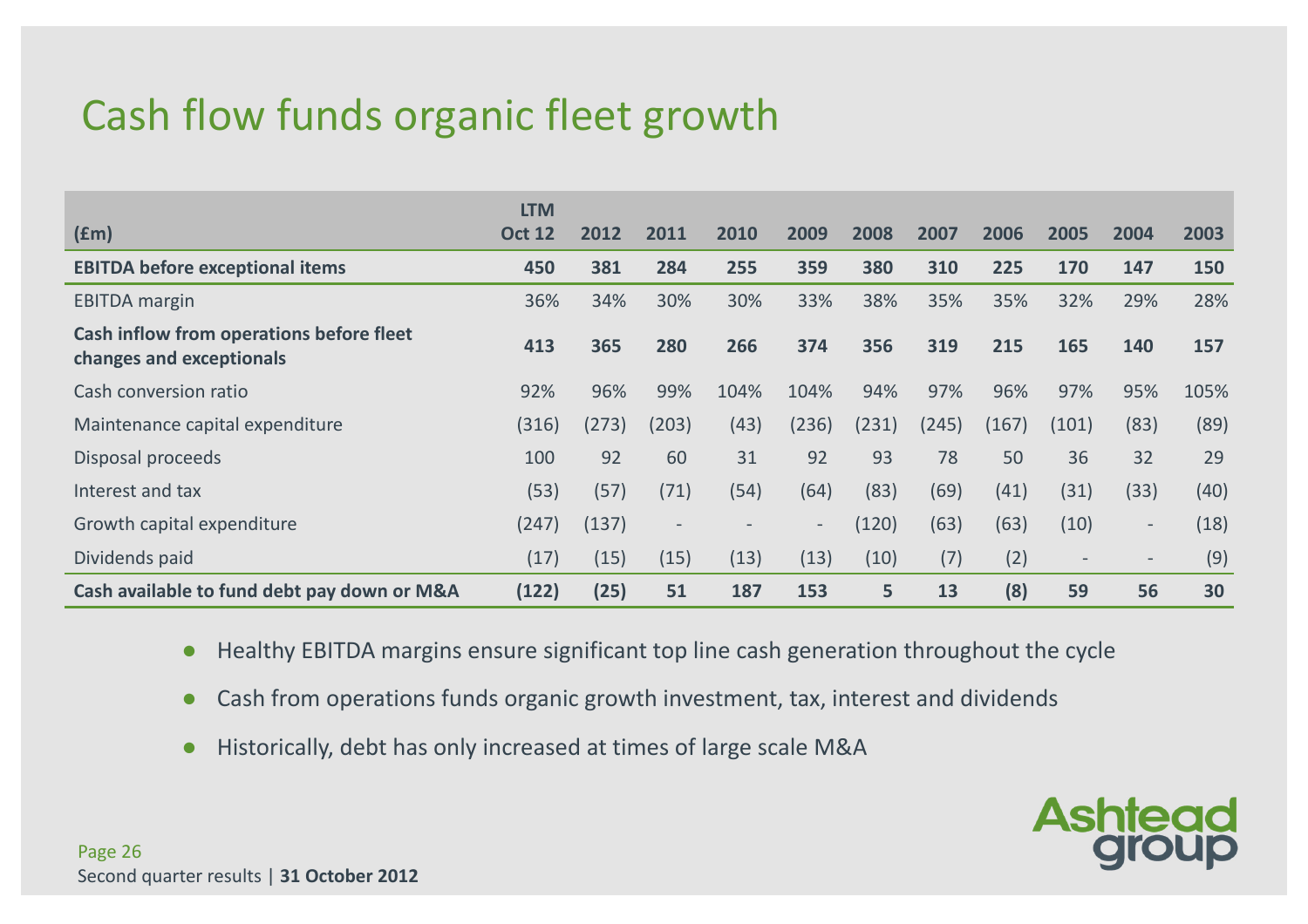# Benefit of fleet de‐ageing about to be reflected in cash flow

We do not only generate cash in the downturn

| Cash flows (£m)          | 2010   | 2011  | 2012   | <b>LTM Oct</b><br>2012 | Going<br>forward |
|--------------------------|--------|-------|--------|------------------------|------------------|
|                          |        |       |        |                        |                  |
| <b>EBITDA</b>            | 255    | 284   | 381    | 450                    | $\mathcal{P}$    |
| Maintenance capex        | 43     | 203   | 273    | 316                    | 220              |
| Growth capital           |        |       | 137    | 247                    | $\mathcal{P}$    |
| Gross capex              | 43     | 203   | 410    | 563                    | $\mathcal{P}$    |
|                          |        |       |        |                        |                  |
| Fleet age (no of months) | $+8$   | $-2$  | $-7$   | $-7$                   | Flat             |
| Fleet at cost            | $-2\%$ | $+3%$ | $+14%$ | $+16%$                 | $\mathcal{P}$    |

●Typically circa 95% cash conversion of EBITDA

- ●Disposal proceeds broadly match interest and dividends
- ●● 10-15% growth in fleet possible with organic cash generation

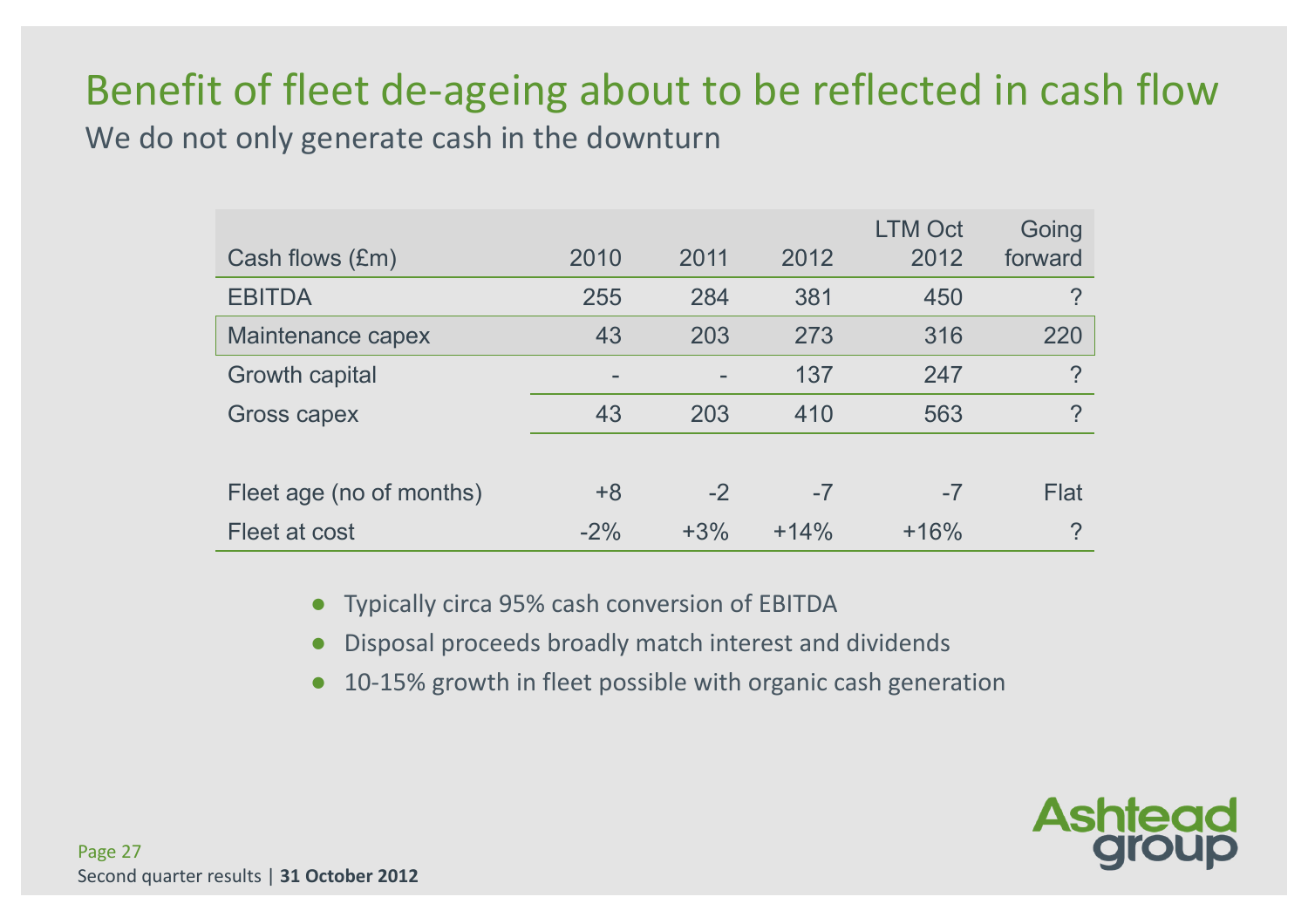# Robust debt structure with substantial capacity to fund further growth



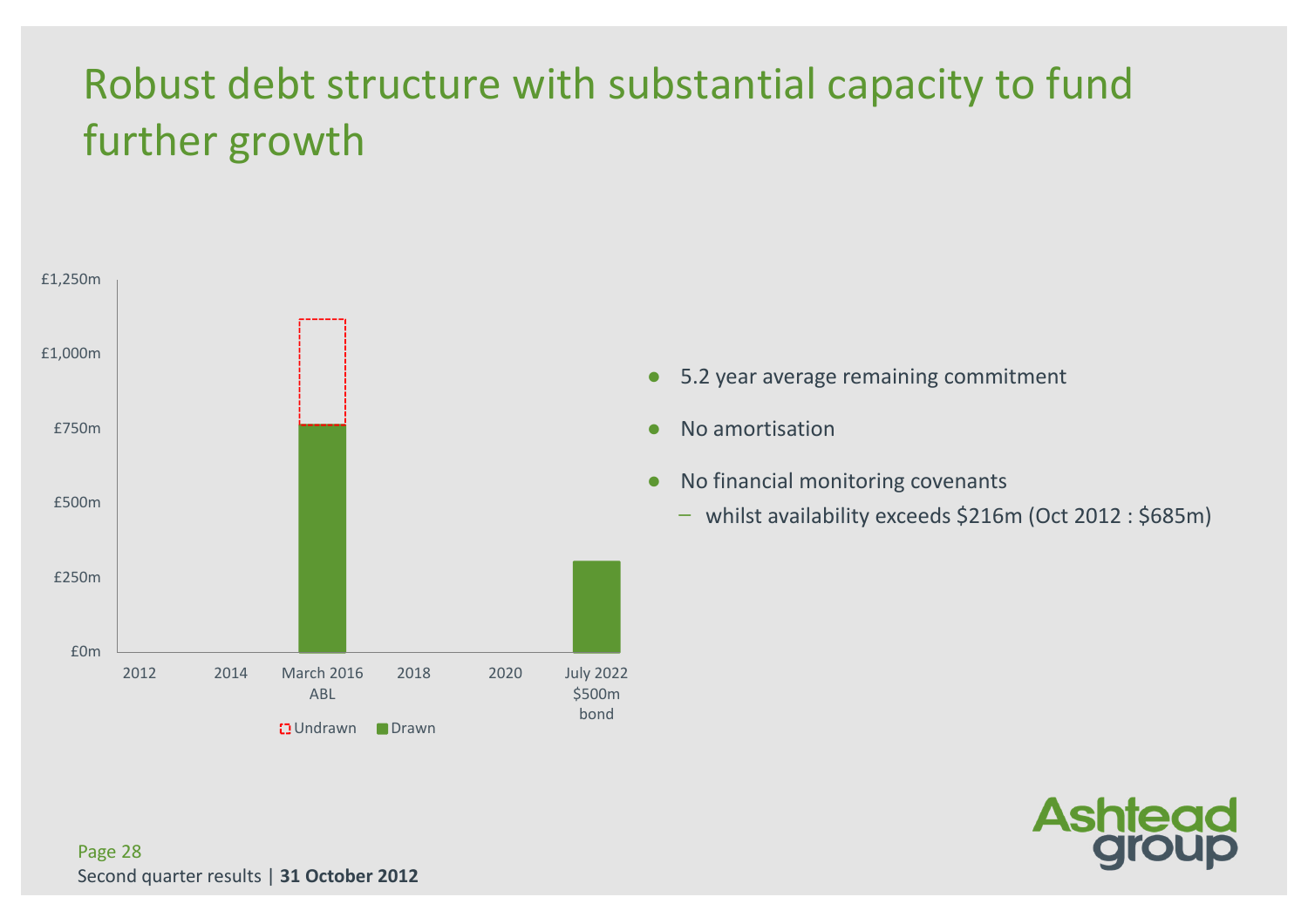# \$685m of availability at 31 October 2012 (October 11: \$574m)



 $\bullet$ Borrowing base reflects July 2012 asset values